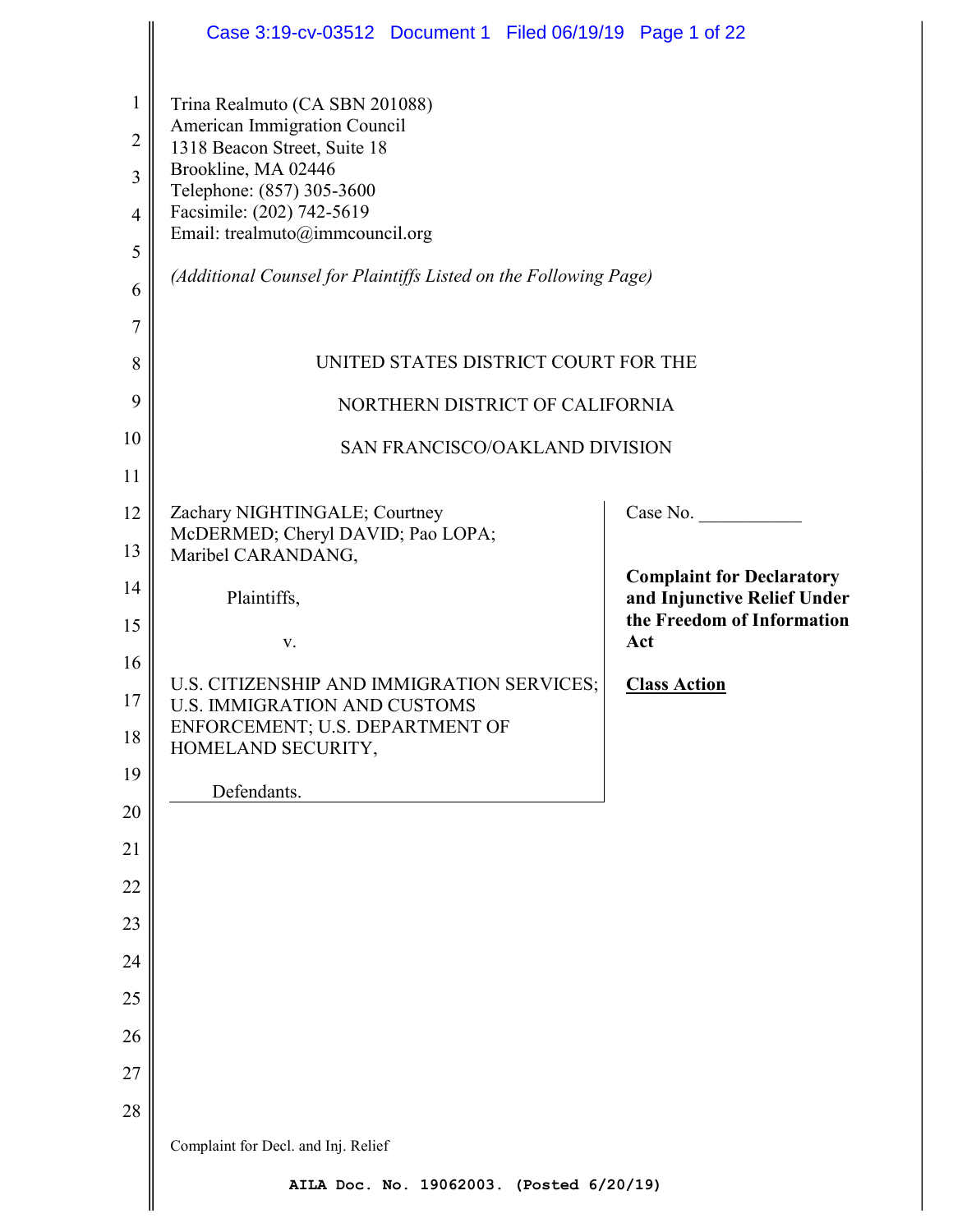|                | Case 3:19-cv-03512 Document 1 Filed 06/19/19 Page 2 of 22                       |
|----------------|---------------------------------------------------------------------------------|
| 1              | (counsel for Plaintiffs continued)                                              |
| $\overline{2}$ | Stacy Tolchin (CA SBN 217431)                                                   |
| 3              | Law Offices of Stacy Tolchin<br>634 S. Spring St., Suite 500A                   |
| $\overline{4}$ | Los Angeles, CA 90014                                                           |
| 5              | Telephone: (213) 622-7450<br>Facsimile: (213) 622-7233                          |
| 6              | Email: Stacy@Tolchinimmigration.com                                             |
| $\overline{7}$ | Matt Adams (WSBA No. 28287)*                                                    |
| 8              | Northwest Immigrant Rights Project<br>615 Second Avenue, Suite 400              |
| 9              | Seattle, WA 98104<br>Telephone: (206) 957-8611<br>Facsimile: (206) 587-4025     |
| 10             | Email: matt@nwirp.org                                                           |
| 11             | Mary Kenney (DC 1044695)*                                                       |
| 12             | Claudia Valenzuela (IL 6279472)*<br>Emily Creighton (DC 1009922)*               |
| 13             | American Immigration Council<br>1331 G Street NW, Suite 200                     |
| 14             | Washington, DC 20005                                                            |
| 15             | Telephone: (202) 507-7512<br>Facsimile: (202) 742-5619                          |
| 16             | Email: mkenney@immcouncil.org<br>cvalenzuela@immcouncil.org                     |
| 17             | ecreighton@immcouncil.org                                                       |
| 18             | <b>Counsel for Plaintiffs</b>                                                   |
| 19             | *Applications for admission pro hac vice forthcoming                            |
| 20             |                                                                                 |
| 21             |                                                                                 |
| 22             |                                                                                 |
| 23             |                                                                                 |
| 24             |                                                                                 |
| 25             |                                                                                 |
| 26             |                                                                                 |
| 27             |                                                                                 |
| 28             |                                                                                 |
|                | Complaint for Decl. and Inj. Relief<br>AILA Doc. No. 19062003. (Posted 6/20/19) |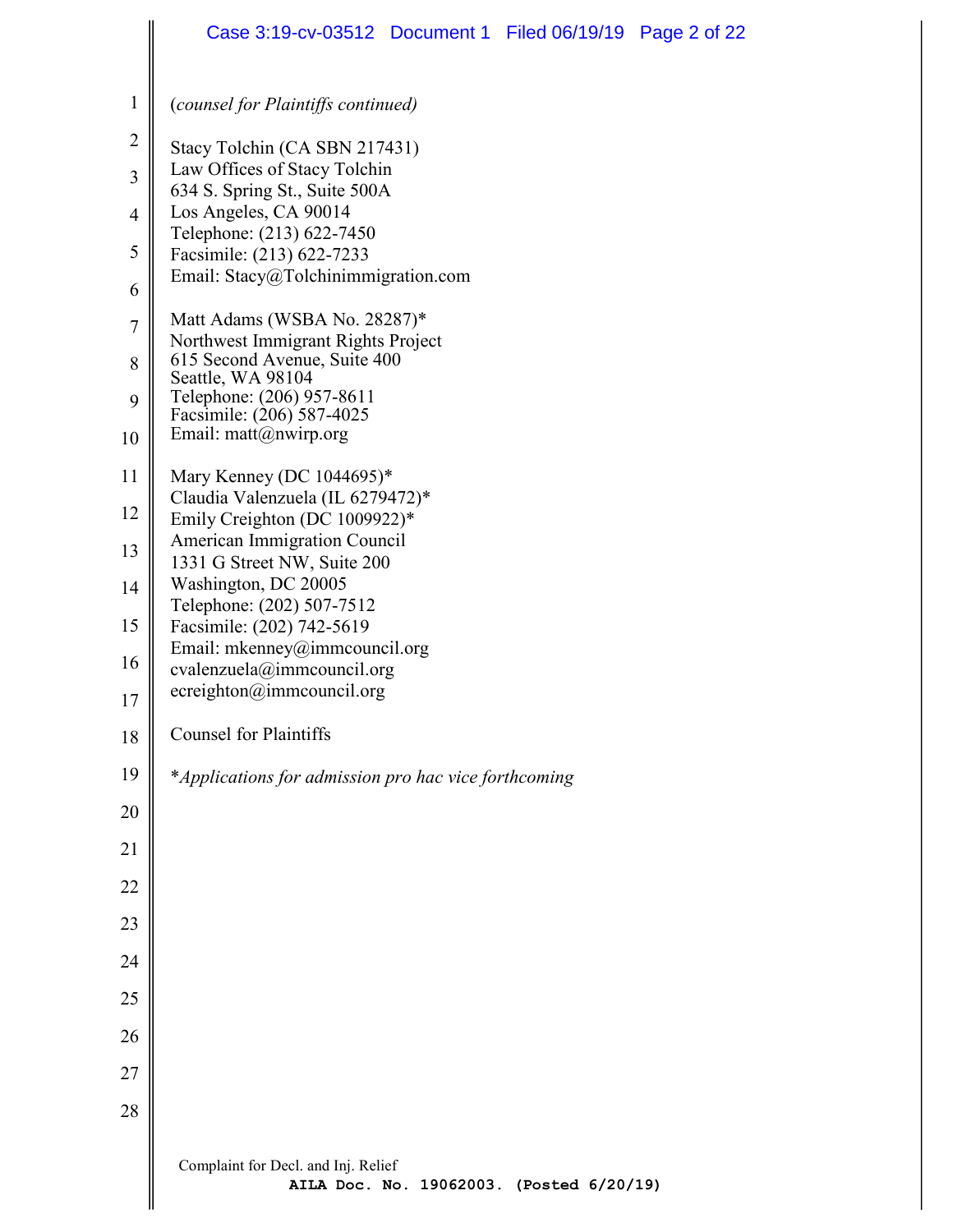# **INTRODUCTION**

| $\overline{2}$ | Plaintiffs are three immigration attorneys and two noncitizens who filed Freedom<br>1.              |
|----------------|-----------------------------------------------------------------------------------------------------|
| 3              | of Information Act ("FOIA") requests for individual immigration case files, also known as Alien     |
| $\overline{4}$ | Registration Files or A-Files. These A-File FOIA requests are pending with Defendants U.S.          |
| 5<br>6         | Citizenship and Immigration Services ("USCIS") or U.S. Immigration and Customs Enforcement          |
| $\overline{7}$ | ("ICE"), both component agencies within the U.S. Department of Homeland Security ("DHS").           |
| 8              | Defendants have failed to make determinations within the statutory timeframe mandated by the        |
| 9              | FOIA statute. 5 U.S.C. $\S$ 552(a)(6)(A), (B). Instead, Plaintiffs and the classes of similarly     |
| 10             | situated FOIA requesters they seek to represent must wait for prolonged periods—generally           |
| 11             | months—before receiving complete A-Files.                                                           |
| 12             | A-Files contain information that is critical to determining noncitizens' eligibility<br>2.          |
| 13             | to apply for an immigration benefit or status, including lawful permanent resident status, or to    |
| 14<br>15       | defend against deportation. The ability to do either is stymied for as long as an individual's A-   |
| 16             | File FOIA request continues to linger—unprocessed—at USCIS or ICE.                                  |
| 17             | 3.                                                                                                  |
| 18             | Plaintiffs seek to represent two nationwide classes of similarly situated                           |
|                | individuals to challenge Defendants' pattern or practice of violating the FOIA statute in making    |
| 19             | timely determinations: (1) all individuals who filed, or will file, A-File FOIA requests with       |
| 20             | USCIS which have been pending, or will be pending, with USCIS for more than 30 business             |
| 21<br>22       | days without a determination; and (2) all individuals who filed, or will file, A-File FOIA requests |
| 23             | with USCIS that USCIS has referred, or will refer, to ICE and which have been pending, or will      |
| 24             | be pending, for more than 30 business days from the date of the initial filing with USCIS without   |
| 25             |                                                                                                     |
|                | a determination.                                                                                    |
| 26             | Defendants USCIS and ICE both have FOIA backlogs which contribute to delays<br>4.                   |

in processing A-File FOIA requests. FOIA backlogs are defined as "[t]he number of requests or

Complaint for Decl. and Inj. Relief

27

28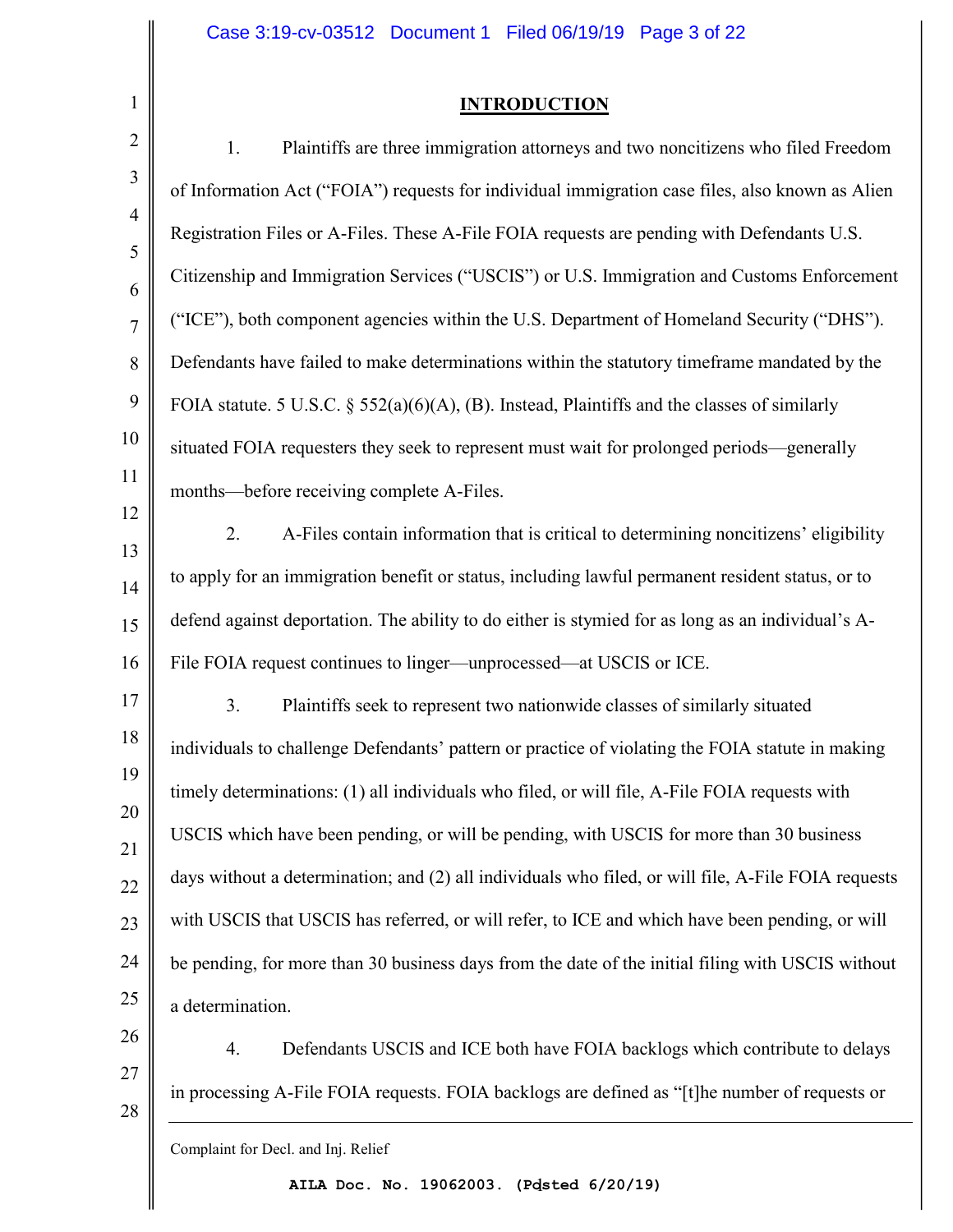### Case 3:19-cv-03512 Document 1 Filed 06/19/19 Page 4 of 22

administrative appeals that are pending at an agency at the end of the fiscal year that are beyond the statutory time period for a response." $1$ 

3 4 5

12

1

2

5. Neither agency has allocated sufficient resources to the handling of FOIA requests. Defendant DHS is aware of these backlogs and has not acted to reduce them.

6 7 8 9 10 11 6. Plaintiffs and members of the proposed classes they seek to represent suffer harm due to Defendants' failure to make timely determinations on their A-File FOIA requests. Without the information that they have requested through FOIA, Plaintiffs lack the documentation needed to assess their or their clients' immigration history. This history includes past applications or petitions filed with USCIS and past interactions with DHS enforcement agencies, which are often critical to assessing immigration options and potential defenses against deportation.

13 14 15 16 17 7. Defendants' delays also prevent Plaintiffs and members of the proposed classes from moving forward with petitions and applications for which they or their clients may be eligible. This causes unnecessary emotional and financial hardship for individuals left in legal limbo while they wait to obtain the records that hold the key to assessing their immigration options in the United States.

18 19 20 21 22 23 8. Due to Defendants' delays and the ensuing harm they cause, Plaintiffs seek class certification, declaratory relief, and injunctive relief ordering USCIS and ICE to respond to A-File FOIA requests and referrals, respectively, which have been pending for more than 30 business days without a determination and ordering USCIS and ICE to make timely determinations as required by FOIA. 5 U.S.C.  $\S$  552(a)(3), (a)(6).

- 24
- 25

<span id="page-3-0"></span>26 27 -1 DHS, 2018 Freedom of Information Report to the Attorney General of the United States and the Director of the Office of Government Information Services ("FY 2018 DHS FOIA Report") vii (2019), https://www.dhs.gov/sites/default/files/publications/DHS%20FY2018%20FOIA%20Report.pdf.

28

Complaint for Decl. and Inj. Relief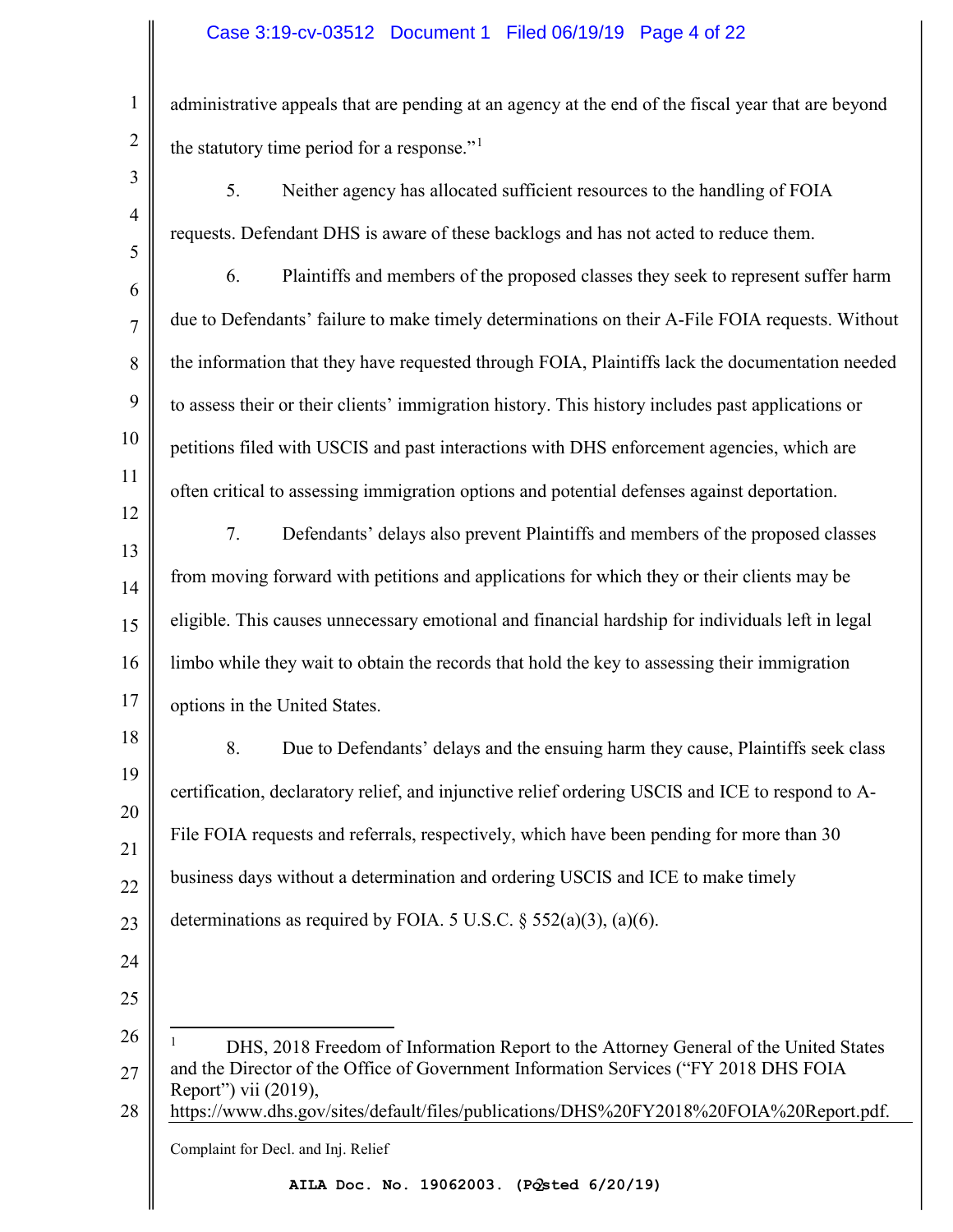|                | Case 3:19-cv-03512 Document 1 Filed 06/19/19 Page 5 of 22                                               |
|----------------|---------------------------------------------------------------------------------------------------------|
| $\mathbf{1}$   | <b>JURISDICTION AND VENUE</b>                                                                           |
| $\overline{2}$ | 9.<br>This Court has jurisdiction under 5 U.S.C. § 552, et seq. (FOIA statute), 28                      |
| 3              | U.S.C. § 1331 (federal question), and 28 U.S.C. §§ 2201-2202 (Declaratory Judgment Act).                |
|                | 10.<br>Venue is proper under 5 U.S.C. $\S 552(a)(4)(B)$ and 28 U.S.C. $\S 1391(e)(1)$                   |
|                | because this is a civil action in which Defendants are federal agencies; Plaintiffs Nightingale,        |
|                | McDermed, and Carandang reside in this District; and there is no real property involved in this         |
|                | action.                                                                                                 |
|                | 11.<br>Defendants' failure to make determinations concerning Plaintiffs' requests for A-                |
|                | Files within the statutory time period constitutes a constructive denial of Plaintiffs' requests. Thus, |
|                | Plaintiffs are deemed to have exhausted their administrative remedies. 5 U.S.C. § 552(a)(6)(C)(i).      |
|                | <b>INTRADISTRICT ASSIGNMENT</b>                                                                         |
|                | The claims of Plaintiff Nightingale arise in the county of San Francisco, in the city<br>12.            |
|                | of San Francisco. Therefore, assignment to the San Francisco Division of this Court is proper under     |
|                | N.D. Local Rule 3-2(d).                                                                                 |
|                | <b>PARTIES</b>                                                                                          |
|                | 13.<br>Plaintiff Zachary Nightingale is an immigration attorney with an office in San                   |
|                | Francisco, California. He has multiple numerous A-File FOIA requests filed with USCIS on                |
|                | behalf of his clients that have been pending for over 30 business days. USCIS has referred many         |
|                | of his clients' A-File FOIA requests to ICE, and several of these referrals have been pending for       |
|                | over 30 business days.                                                                                  |
|                | Plaintiff Courtney McDermed is an immigration attorney with an office in<br>14.                         |
|                | Oakland, California. She currently has multiple A-File FOIA requests filed with USCIS on                |
|                | behalf of her clients that have been pending for over 30 business days. USCIS has referred many         |
|                | of her A-File FOIA requests to ICE, and several of these referrals have been pending for over 30        |
|                | Complaint for Decl. and Inj. Relief                                                                     |

3 **AILA Doc. No. 19062003. (Posted 6/20/19)**

 $\parallel$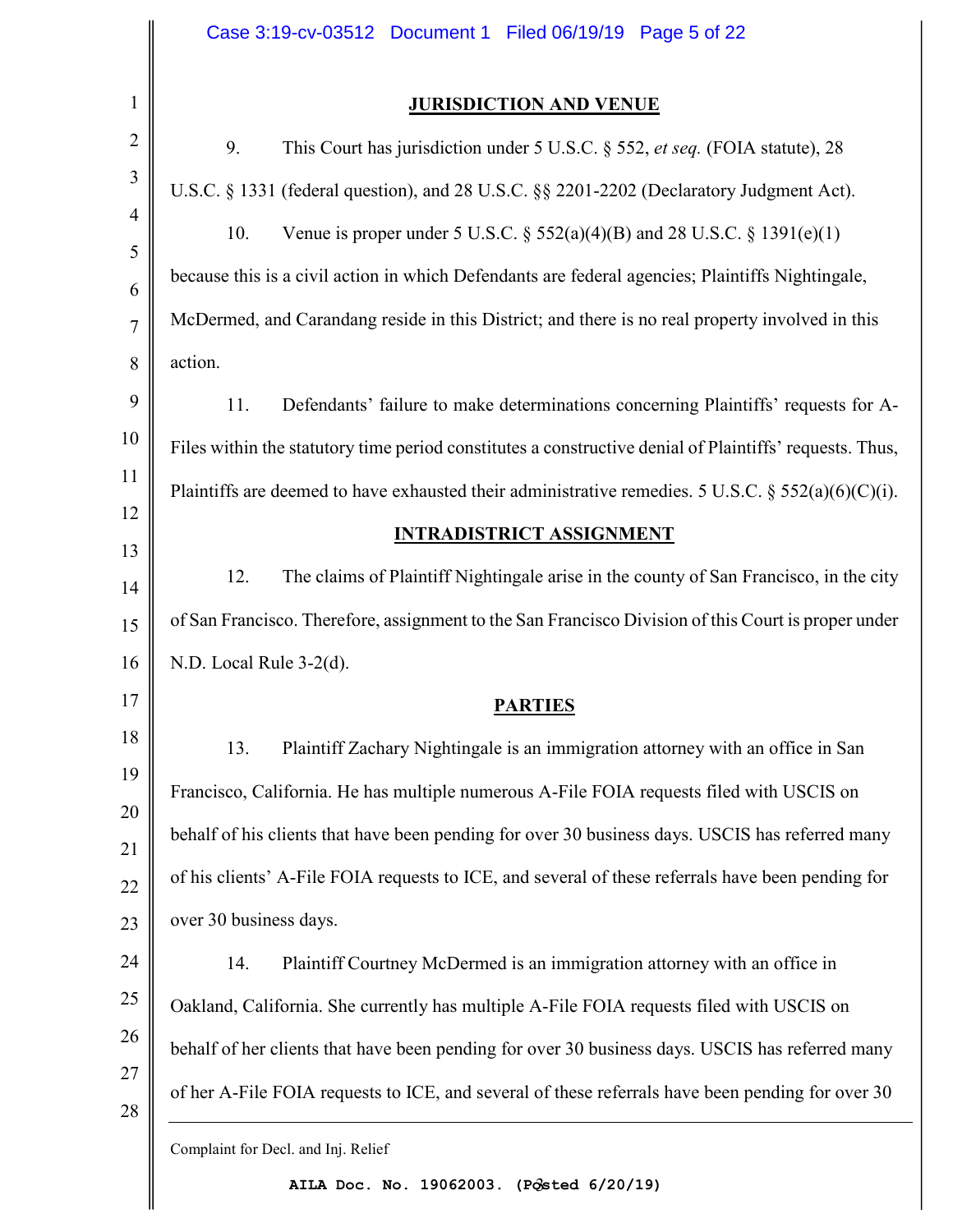#### Case 3:19-cv-03512 Document 1 Filed 06/19/19 Page 6 of 22

business days.

1

2

3

4

5

6

7

15. Plaintiff Cheryl David is an immigration attorney with an office in New York, New York. She currently has multiple A-File FOIA requests filed with USCIS on behalf of her clients that have been pending for over 30 business days. USCIS has referred many of her A-File FOIA requests to ICE, and at least two of these referrals have been pending for over 30 business days.

8 9 16. Plaintiff Pao Lopa resides in University Place, Washington. He currently has an A-File FOIA request filed with USCIS that has been pending for over seven months.

10 11 12 13 17. Plaintiff Maribel Carandang resides in Freemont, California. She currently has an A-File FOIA request that USCIS referred to ICE. The request has been pending with USCIS and/or ICE for over thirteen months.

14 15 16 17 18. Defendant USCIS is a component agency of DHS and is an agency within the meaning of 5 U.S.C.  $\S$  552(f)(1). Among other duties, USCIS is responsible for adjudicating petitions and applications for certain immigration benefits in the United States. USCIS has in its possession, custody, and control Alien Registration Files, also known as A-Files.

18 19 20 21 22 19. Defendant ICE is a component agency of DHS and is an agency within the meaning of 5 U.S.C.  $\S 52( f)(1)$ . ICE is responsible for enforcing federal laws governing border control, customs, trade, and immigration. ICE has in its possession, custody, and control documents encompassed in Alien Registration Files, also known as A-Files.

23 24 25 26 27 20. Defendant DHS is an executive agency of the United States and an agency within the meaning of 5 U.S.C.  $\frac{552(f)(1)}{1}$ . Its responsibilities include enforcement and administration of the immigration laws of the United States. USCIS and ICE are component agencies within DHS. DHS has ultimate responsibility for ensuring that its components comply with the law, including the FOIA.

28

Complaint for Decl. and Inj. Relief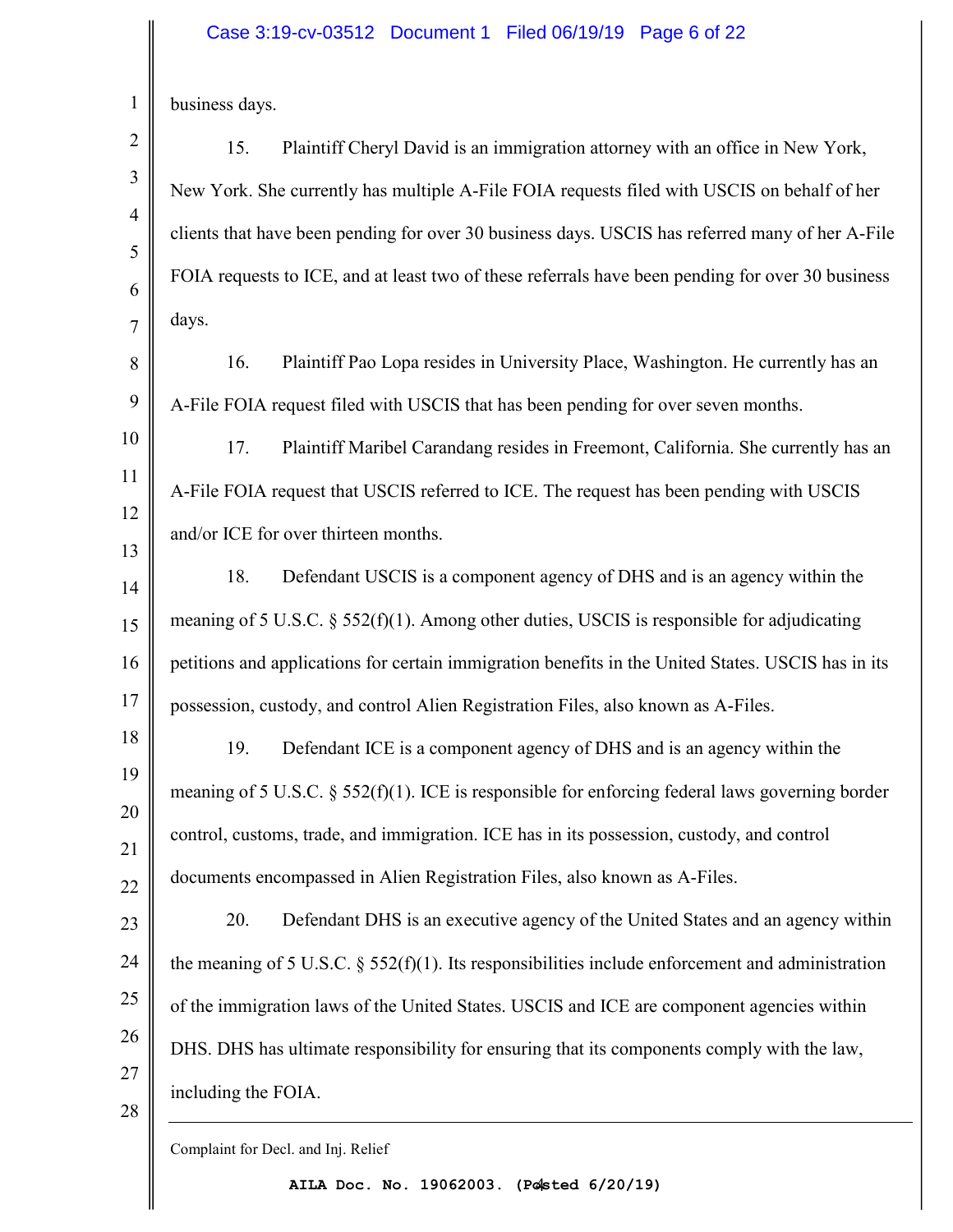<span id="page-6-3"></span><span id="page-6-2"></span><span id="page-6-1"></span><span id="page-6-0"></span>

|                                  | Case 3:19-cv-03512 Document 1 Filed 06/19/19 Page 7 of 22                                                                                                                                                                                                                                                                                                                                                                                                                                                                                                                   |
|----------------------------------|-----------------------------------------------------------------------------------------------------------------------------------------------------------------------------------------------------------------------------------------------------------------------------------------------------------------------------------------------------------------------------------------------------------------------------------------------------------------------------------------------------------------------------------------------------------------------------|
| 1                                | <b>FACTUAL ALLEGATIONS</b>                                                                                                                                                                                                                                                                                                                                                                                                                                                                                                                                                  |
| $\overline{2}$                   | <b>USCIS's and ICE's FOIA Processing Times and Backlog</b>                                                                                                                                                                                                                                                                                                                                                                                                                                                                                                                  |
| 3                                | 21.<br>The statutory time period for a determination on a FOIA response is 20 business                                                                                                                                                                                                                                                                                                                                                                                                                                                                                      |
| $\overline{4}$                   | days. 5 U.S.C. $\S$ 552(a)(6)(A)(i).                                                                                                                                                                                                                                                                                                                                                                                                                                                                                                                                        |
| 5<br>6                           | An agency may invoke an additional 10 business days to make a determination in<br>22.                                                                                                                                                                                                                                                                                                                                                                                                                                                                                       |
| $\overline{7}$                   | the case of "unusual circumstances." 5 U.S.C. $\S$ 552(a)(6)(B)(i).                                                                                                                                                                                                                                                                                                                                                                                                                                                                                                         |
| 8                                | USCIS has a pattern or practice of failing to comply with these statutory<br>23.                                                                                                                                                                                                                                                                                                                                                                                                                                                                                            |
| 9                                | deadlines. USCIS's FOIA backlog-which has more than doubled between FY 2015 and FY                                                                                                                                                                                                                                                                                                                                                                                                                                                                                          |
| 10                               | 2017—is evidence of this pattern or practice. In FY 2015, the USCIS FOIA backlog stood at                                                                                                                                                                                                                                                                                                                                                                                                                                                                                   |
| 11                               | 16,247. <sup>2</sup> In FY 2017, the backlog had grown to 37,877. <sup>3</sup> By the end of FY 2018, USCIS reported                                                                                                                                                                                                                                                                                                                                                                                                                                                        |
| 12<br>13                         | a backlog of 41,329 pending requests. <sup>4</sup>                                                                                                                                                                                                                                                                                                                                                                                                                                                                                                                          |
| 14                               | There was no corresponding increase in FOIA requests to account for this<br>24.                                                                                                                                                                                                                                                                                                                                                                                                                                                                                             |
| 15                               | increase in the backlog. In fact, the growth in number of requests during FY 2018 was less than                                                                                                                                                                                                                                                                                                                                                                                                                                                                             |
| 16                               | one percent. <sup>5</sup> In the past decade, when USCIS experienced small increases in FOIA requests, it                                                                                                                                                                                                                                                                                                                                                                                                                                                                   |
| 17                               | was able to significantly reduce the size of its backlog. In contrast, over the past few years, when                                                                                                                                                                                                                                                                                                                                                                                                                                                                        |
| 18                               | USCIS has experienced only incremental increases in requests, the backlog has continued to                                                                                                                                                                                                                                                                                                                                                                                                                                                                                  |
| 19<br>20<br>21<br>22             | grow.<br>25.<br>USCIS's FOIA backlog now exceeds the backlog of any other DHS component.                                                                                                                                                                                                                                                                                                                                                                                                                                                                                    |
| 23<br>24<br>25<br>26<br>27<br>28 | 2<br>DHS Privacy Office, 2015 Freedom of Information Report to the Attorney General of the<br>United States 18 (2016), https://www.dhs.gov/sites/default/files/publications/dhs-foia-annual-<br>report-fy-2015.pdf.<br>DHS, 2017 Freedom of Information Report to the Attorney General of the United States<br>and the Director of the Office of Government Information Services 17 (2018),<br>https://www.dhs.gov/sites/default/files/publications/FY%202017%20DHS%20FOIA%20Annual<br>%20Report.pdf.<br>FY 2018 DHS FOIA Report, at 19.<br>FY 2018 DHS FOIA Report, at 21. |
|                                  | Complaint for Decl. and Inj. Relief                                                                                                                                                                                                                                                                                                                                                                                                                                                                                                                                         |
|                                  | AILA Doc. No. 19062003. (Posted 6/20/19)                                                                                                                                                                                                                                                                                                                                                                                                                                                                                                                                    |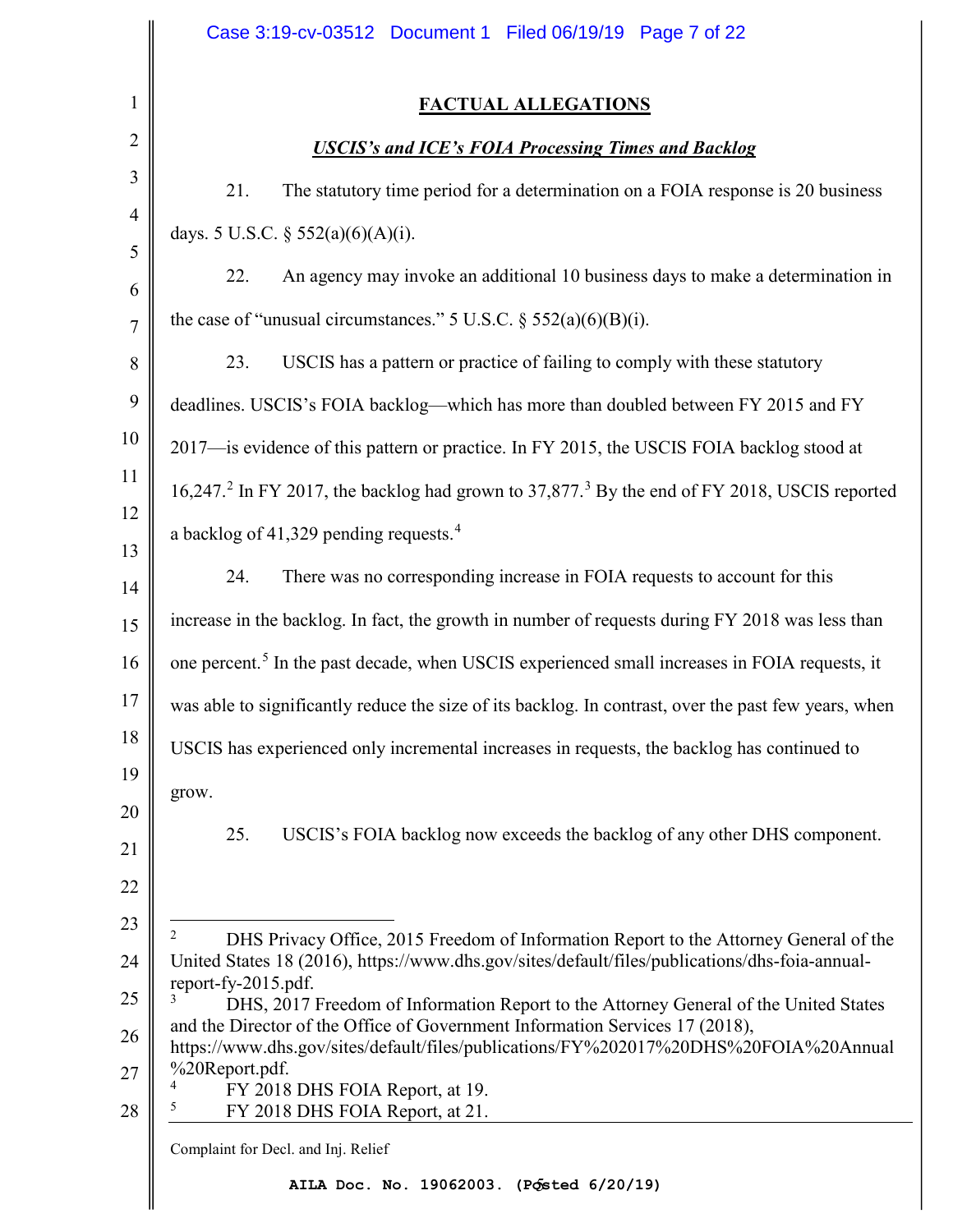1

2

In FY 2018, the DHS component agency with the second largest FOIA backlog after USICS was CBP at [6](#page-7-0),600 cases.<sup>6</sup> USCIS's backlog is over 6 times that of CBP.

<span id="page-7-1"></span><span id="page-7-0"></span>Complaint for Decl. and Inj. Relief 6 **AILA Doc. No. 19062003. (Posted 6/20/19)**3 4 5 6 7 8 9 10 11 12 13 14 15 16 17 18 19 20 21 22 23 24 25 26 27 28 26. According to USCIS, the average current A-File FOIA request processing time exceeds the statutory deadline. Although there are slight variations in processing times from day to day, the average processing time for an A-File FOIA request was between 55 and 90 days, not including appeals, on the date of filing this Complaint.<sup>[7](#page-7-1)</sup> By its own public accounting, USCIS is in violation of the FOIA statute. This time range does not include the large number of FOIA requests referred from USCIS to ICE, which often extends the processing times by months. 27. When USCIS finally responds to A-File FOIA requests, it routinely fails to produce the entire A-File. Rather, USCIS refers portions of responsive A-Files to ICE for it to make a determination about disclosure pursuant to regulations providing that an agency "may refer the responsibility for responding to the request or portion of the request to the component or agency best able to determine whether to disclose the relevant records, or to the agency that created or initially acquired the record as long as that agency is subject to the FOIA." Responsibility for Responding to Requests, 6 C.F.R. § 5.4(d)(3) (2019). 28. Even when USCIS transfers the responsibility for making a determination regarding an A-File FOIA request to ICE, the regulations make clear that "[a]ll . . . referrals received by DHS will be handled according to the date that the FOIA request initially was received by the first component or agency, not any later date." Responsibility for Responding to Requests, 6 C.F.R. § 5.4(g) (2019). 29. Nonetheless, following a referral from USCIS, ICE regularly exceeds the 20- -6  $Id.$  *Check Status of FOIA Request*, USCIS, https://first.uscis.gov/#/check-status (last visited June 19, 2019).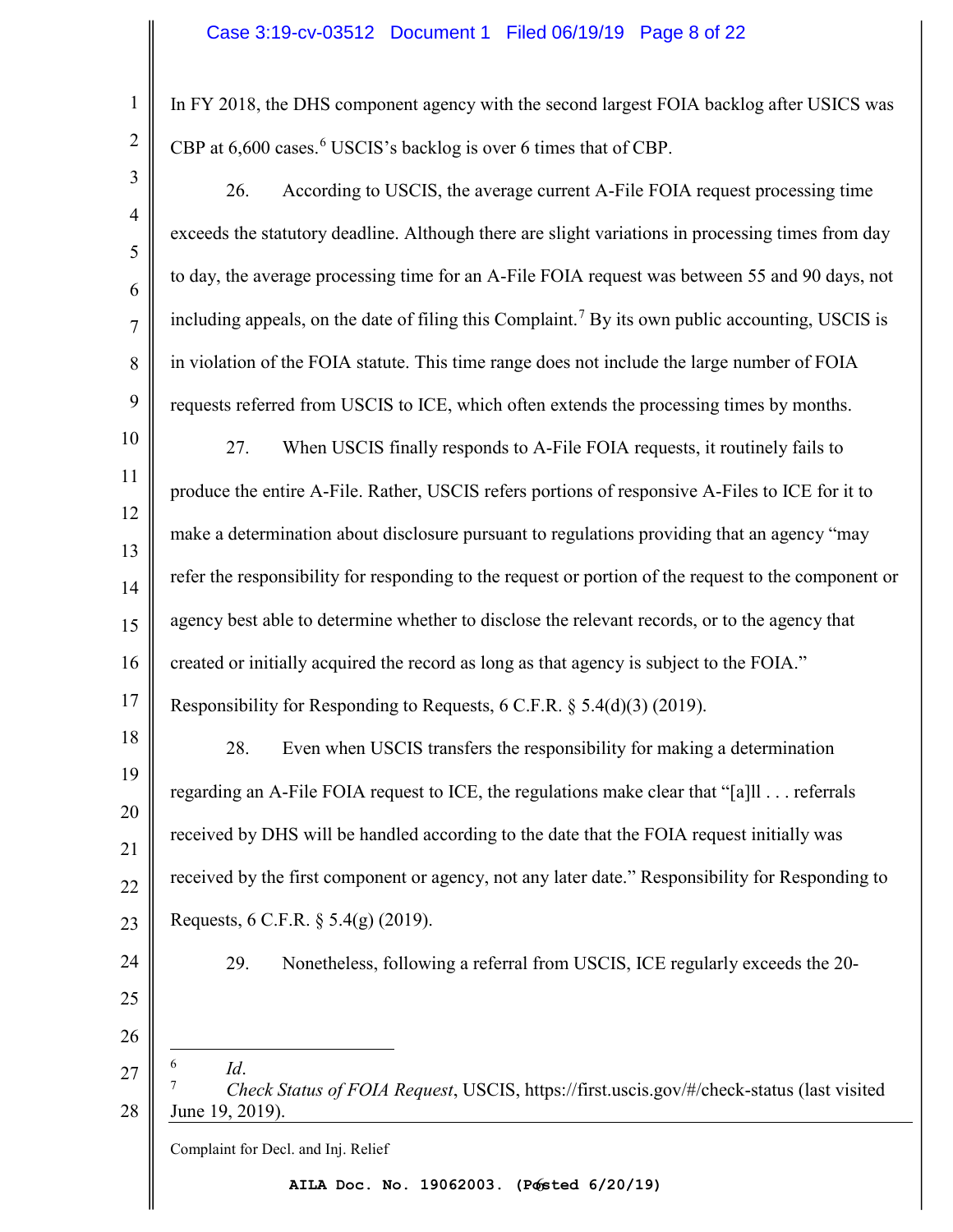# Case 3:19-cv-03512 Document 1 Filed 06/19/19 Page 9 of 22

<span id="page-8-3"></span><span id="page-8-2"></span><span id="page-8-1"></span><span id="page-8-0"></span>

| 1              | business day statutory timeframe for making determinations on A-File FOIA requests. ICE must                                                                                                                                                                                |
|----------------|-----------------------------------------------------------------------------------------------------------------------------------------------------------------------------------------------------------------------------------------------------------------------------|
| $\overline{2}$ | treat the referred request as having been received on the date it was received by USCIS, but it                                                                                                                                                                             |
| 3              | routinely fails to make a determination before the statutory deadline.                                                                                                                                                                                                      |
| $\overline{4}$ | As of the close of FY 2018, ICE's FOIA backlog was 1,332. <sup>8</sup> However, as<br>30.                                                                                                                                                                                   |
| 5<br>6         | reported in the FY 2018 DHS FOIA Report, ICE did not provide an accurate accounting of the                                                                                                                                                                                  |
| $\overline{7}$ | USCIS FOIA referrals it receives. In its report, DHS noted that "[d]ue to a tracking error, ICE                                                                                                                                                                             |
| 8              | did not account for 17,043 referrals that it received from USCIS during the reporting period." <sup>9</sup>                                                                                                                                                                 |
| 9              | Thus, ICE's FOIA backlog is higher than its public reporting.                                                                                                                                                                                                               |
| 10             | In an April 2012 report, the Government Accountability Office ("GAO")<br>31.                                                                                                                                                                                                |
| 11             | determined that the referral process between USCIS and ICE resulted in inefficiencies.                                                                                                                                                                                      |
| 12             | Specifically, the referral process often results in an unnecessary duplication of efforts, which                                                                                                                                                                            |
| 13<br>14       | increases costs (and processing times) in responding to FOIA requests. <sup>10</sup>                                                                                                                                                                                        |
| 15             | To address these deficiencies, GAO recommended that USCIS and ICE assess the<br>32.                                                                                                                                                                                         |
| 16             | viability of renewing a prior agreement that had permitted USCIS to process FOIA requests that                                                                                                                                                                              |
| 17             | included documents originating with ICE, such as A-File FOIA requests. <sup>11</sup> On information and                                                                                                                                                                     |
| 18             | belief, to date, USCIS and ICE have not entered into any new agreements that would address the                                                                                                                                                                              |
| 19             | GAO's key recommendation.                                                                                                                                                                                                                                                   |
| 20             | USCIS has failed to make determinations on Plaintiffs' A-File FOIA requests<br>33.                                                                                                                                                                                          |
| 21             | within the timeframe required by statute. Exceptional circumstances do not justify USCIS's                                                                                                                                                                                  |
| 22<br>23       | delay in processing Plaintiffs' and proposed class members' A-File FOIA requests.                                                                                                                                                                                           |
| 24             |                                                                                                                                                                                                                                                                             |
| 25             | 8<br>FY 2018 DHS FOIA Report, at 19.                                                                                                                                                                                                                                        |
| 26<br>27<br>28 | 9<br><i>Id.</i> at 6.<br>10<br>U.S. Gov't Accountability Office, GAO-15-82, FOIA: DHS Should Take Steps to<br>Improve Cost Reporting and Eliminate Duplicate Processing 22, Figure 2 (2014), 20-21<br>https://www.gao.gov/assets/670/667052.pdf.<br>11<br><i>Id.</i> at 33. |
|                | Complaint for Decl. and Inj. Relief                                                                                                                                                                                                                                         |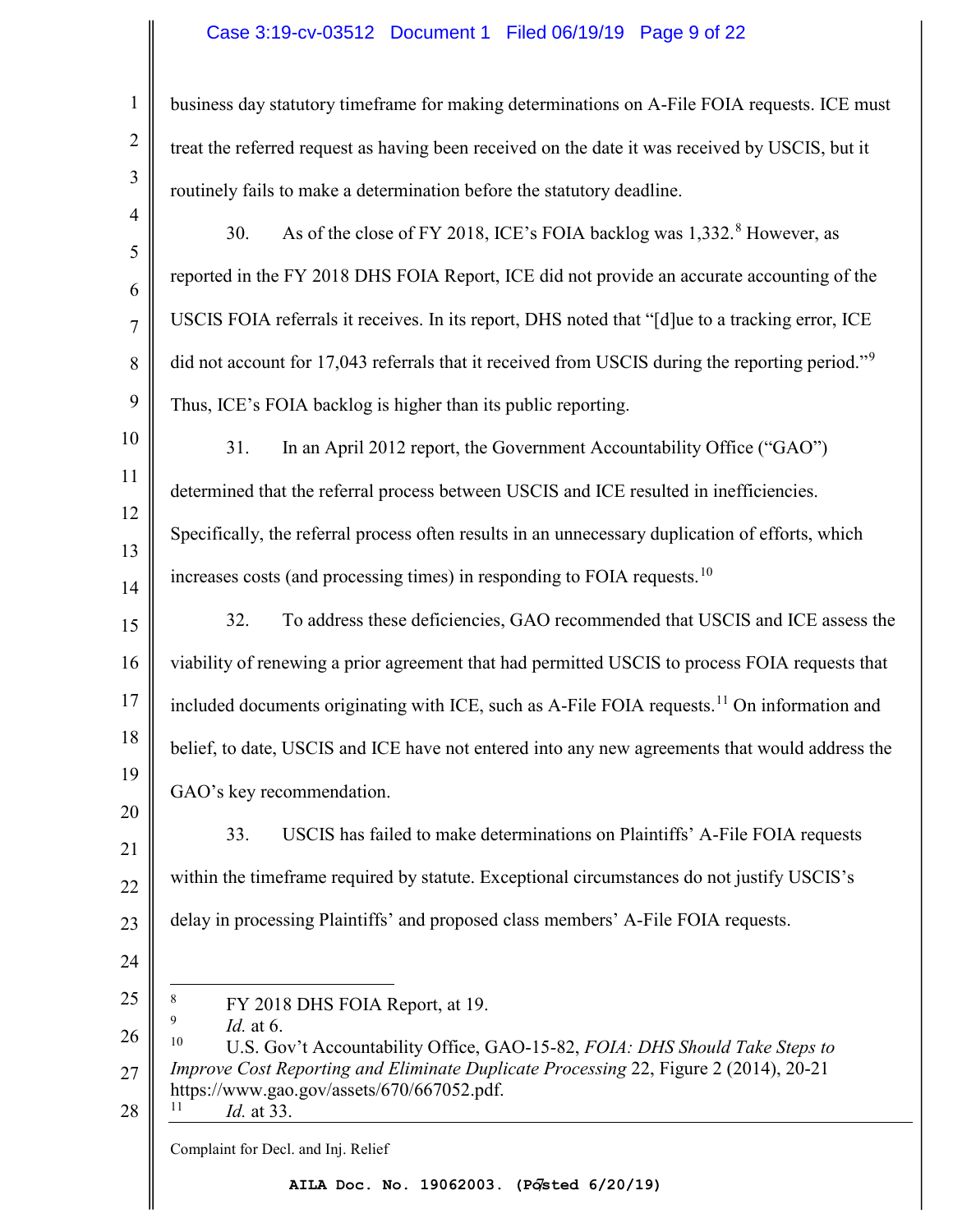| $\mathbf{1}$   | USCIS has failed to allocate sufficient resources to address its FOIA backlog.<br>34.              |
|----------------|----------------------------------------------------------------------------------------------------|
| $\overline{2}$ | USCIS does not allocate sufficient budgetary resources, nor does it allocate or hire a sufficient  |
| 3              | number of employees, to address the backlog.                                                       |
| $\overline{4}$ | ICE has failed to make timely determinations on Plaintiffs' requests for A-Files<br>35.            |
| 5              | that USCIS has referred to it. Exceptional circumstances do not justify ICE's delay in processing  |
| 6<br>7         | Plaintiffs' and proposed class members' A-File FOIA requests.                                      |
| 8              | ICE has failed to allocate sufficient resources to address its FOIA backlog. ICE<br>36.            |
| 9              | does not allocate sufficient budgetary resources, nor does it allocate or hire a sufficient number |
| 10             | of employees, to address the backlog.                                                              |
| 11             | As such, Defendants USCIS's and ICE's backlogs demonstrate the existence of a<br>37.               |
| 12             | pattern or practice of each agency failing to make determinations on FOIA requests within the      |
| 13             |                                                                                                    |
| 14             | statutory time period.                                                                             |
| 15             | 38.<br>Defendant DHS holds ultimate responsibility for USCIS's and ICE's pattern or                |
| 16             | practice of failing to make timely determinations in response to A-File FOIA requests. Defendant   |
| 17             | DHS reports on FOIA backlogs of its components after the close of each fiscal year. Fully aware    |
| 18             | of these backlogs, Defendant DHS failed to ensure that its components made reasonable progress     |
| 19             | in clearing out their backlogs to ensure timely determinations in response to A-File FOIA          |
| 20<br>21       | requests. DHS further failed to ensure that sufficient resources are allocated by each component   |
| 22             | to address their FOIA backlogs.                                                                    |
| 23             | In 2015, DHS, and another one of its component agencies, U.S. Customs and<br>39.                   |
| 24             | Border Protection ("CBP"), were sued in this District over a similar nationwide pattern or         |
| 25             | practice of failing to timely respond to FOIA requests. See Brown v. CBP, 132 F. Supp. 3d 1170     |
| 26             | (N.D. Cal. 2015). That case ultimately settled after CBP decreased its backlog significantly over  |
| 27             | the course of the litigation. However, in denying the government's motion to dismiss that action,  |
| 28             |                                                                                                    |
|                |                                                                                                    |

Complaint for Decl. and Inj. Relief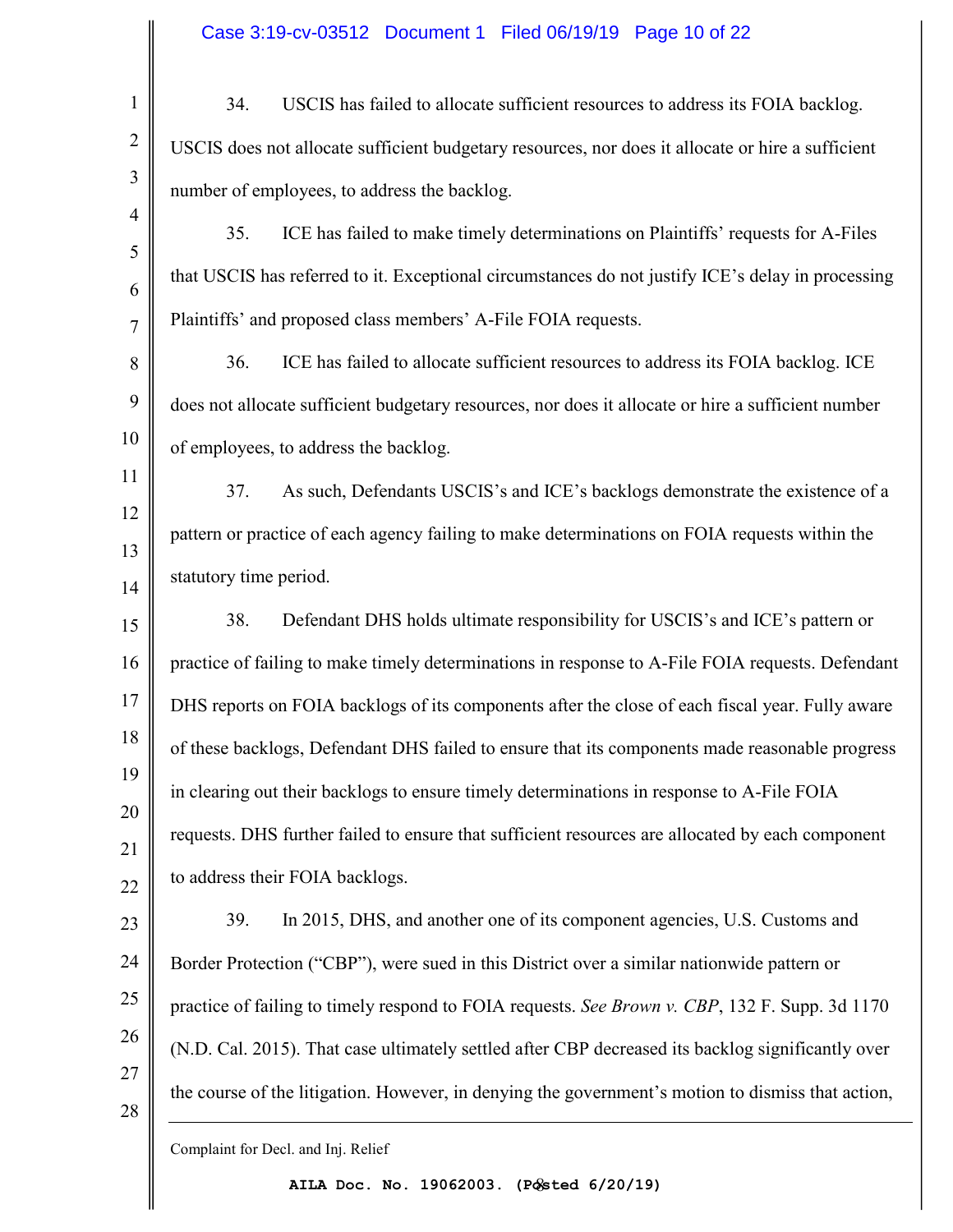### Case 3:19-cv-03512 Document 1 Filed 06/19/19 Page 11 of 22

this Court found that the plaintiffs had "describe[d] a longstanding and pervasive practice of unreasonable delay in CBP's response to FOIA requests" and that DHS and CBP's failure to meet the statutory response deadline was an "actionable violation of FOIA." *Id.* at 1172, 1174. The present lawsuit makes similar claims and seeks similar relief.

6 7 8 40. Defendants' position is that 5 U.S.C.  $\S$  552(a)(6)(A)(i) does not impose an affirmative obligation or require the agency to make a determination within the 20-business day specified statutory timeframe.

9

1

2

3

4

5

### *Harm to Plaintiffs and Proposed Class Members*

10 11 12 13 14 15 16 17 18 19 20 41. A-Files contain critical information for immigration cases. An individual's immigration history—including the individual's past interactions with immigration agencies and petitions and/or applications previously filed by or on behalf of the individual—affects his or her eligibility for immigration benefits in the United States. This history also can significantly impact the ability of individuals in removal proceedings to defend against deportation. Without it, individuals in removal proceedings are at a disadvantage. Defendant DHS, the prosecuting entity in these proceedings, has access to their entire immigration history, including documentation individuals may need to dispute allegations or charges against them as well as documentation that would enable them to qualify for relief from deportation.

21 22 23 24 42. Ascertaining the contents and disposition of past petitions or applications for immigration benefits is often necessary to determine an individual's eligibility for immigration benefits or relief, and provides critical information needed to accurately and fully complete relevant application forms.

25 26 27 28 43. For example, some individuals may be eligible to apply for lawful permanent resident status while inside the United States if an immigrant visa petition was filed on their behalf by a qualifying family member prior to April 30, 2001. *See* 8 U.S.C. § 1255(i). An A-File

Complaint for Decl. and Inj. Relief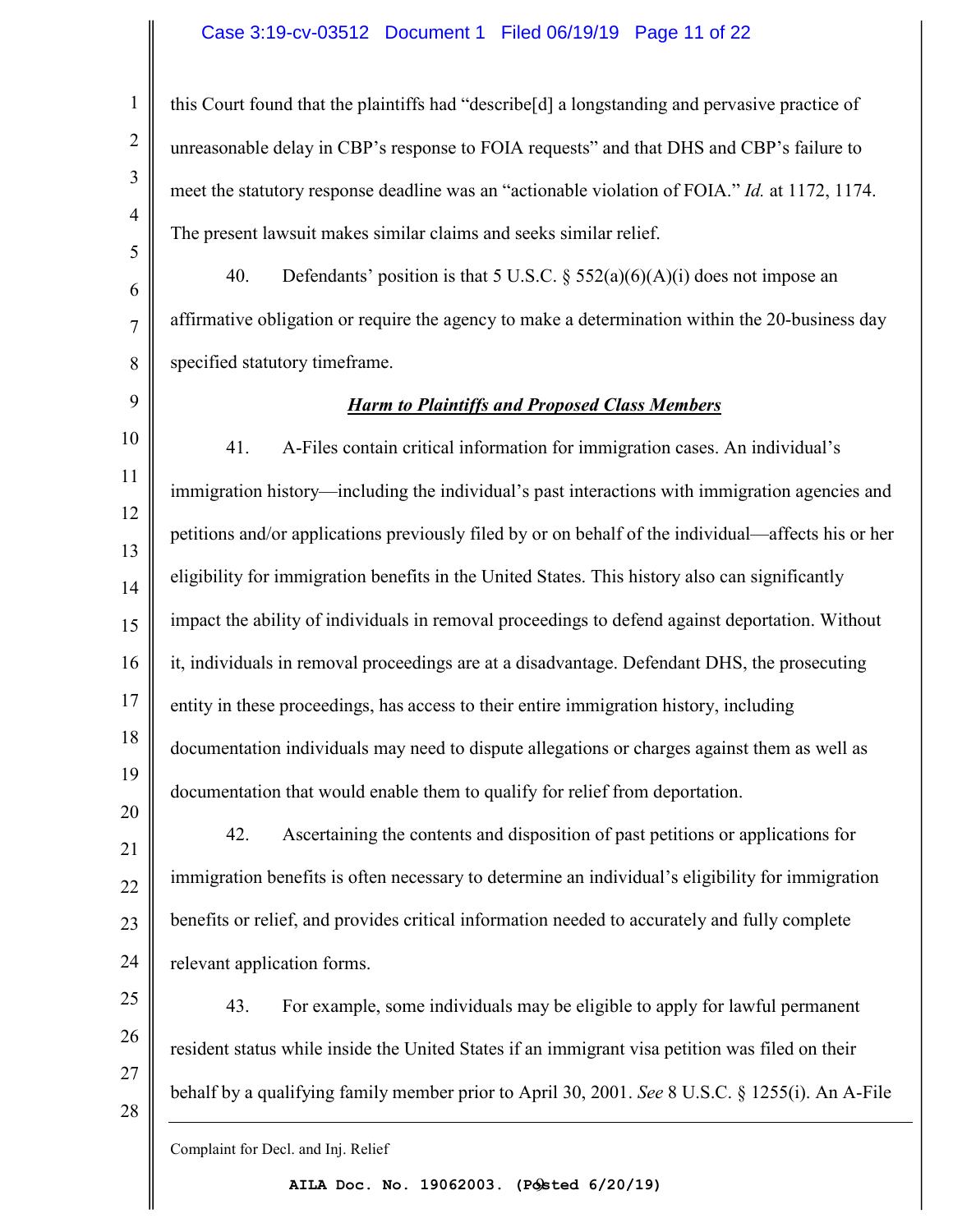#### Case 3:19-cv-03512 Document 1 Filed 06/19/19 Page 12 of 22

would contain evidence of any such petition. Absent such evidence, an individual would be forced to leave the United States and wait in his or her country of origin for up to a year (or longer) in order to immigrate to the United States. For individuals facing deportation, evidence of a qualifying immigrant visa petition would permit them to defend against deportation by applying to adjust their status to lawful permanent resident before an immigration judge.

7 8 9 10 11 12 13 14 15 16 44. In addition, A-Files can contain records regarding applications for asylum and related relief, including information about the date of any asylum interview, the asylum officer's interview notes, and the disposition; applications for Temporary Protected Status ("TPS"), *see* 8 U.S.C. § 1254a; or lesser known specialized forms of relief like Special Agricultural Worker ("SAW") status, *see* 8 U.S.C. § 1160, and relief under the Nicaraguan Adjustment and Central American Relief Act ("NACARA"), Pub. L. No. 105-139, 111 Stat. 2644 (1997). Documents contained in A-Files can also provide important information regarding individuals who entered the United States as unaccompanied minors and therefore may qualify for benefits under 8 U.S.C. § 1232.

17 18 19 20 21 22 23 24 45. An A-File could contain information about the manner and date of an individual's entry to the United States. Many, if not most, immigration forms request this information. For some immigration benefits, this will be a key factor in determining an individual's eligibility. In addition, because when and how an individual entered the United States can form the basis of a charge of removability, *see, e.g.*, 8 U.S.C. § 1182(a)(6)(A)(i), (a)(7); 8 U.S.C. § 1231(a)(5), the records in the A-File are critical to individuals faced with admitting or rebutting such charges in removal proceedings before an immigration judge.

25 26 27 28 46. Knowing the disposition of prior applications, including any appeals, is essential to assessing whether an individual can pursue the appeal or re-apply for a benefit in the present. This is particularly true for individuals who may have filed prior applications while *pro se* or

1

2

3

4

5

6

Complaint for Decl. and Inj. Relief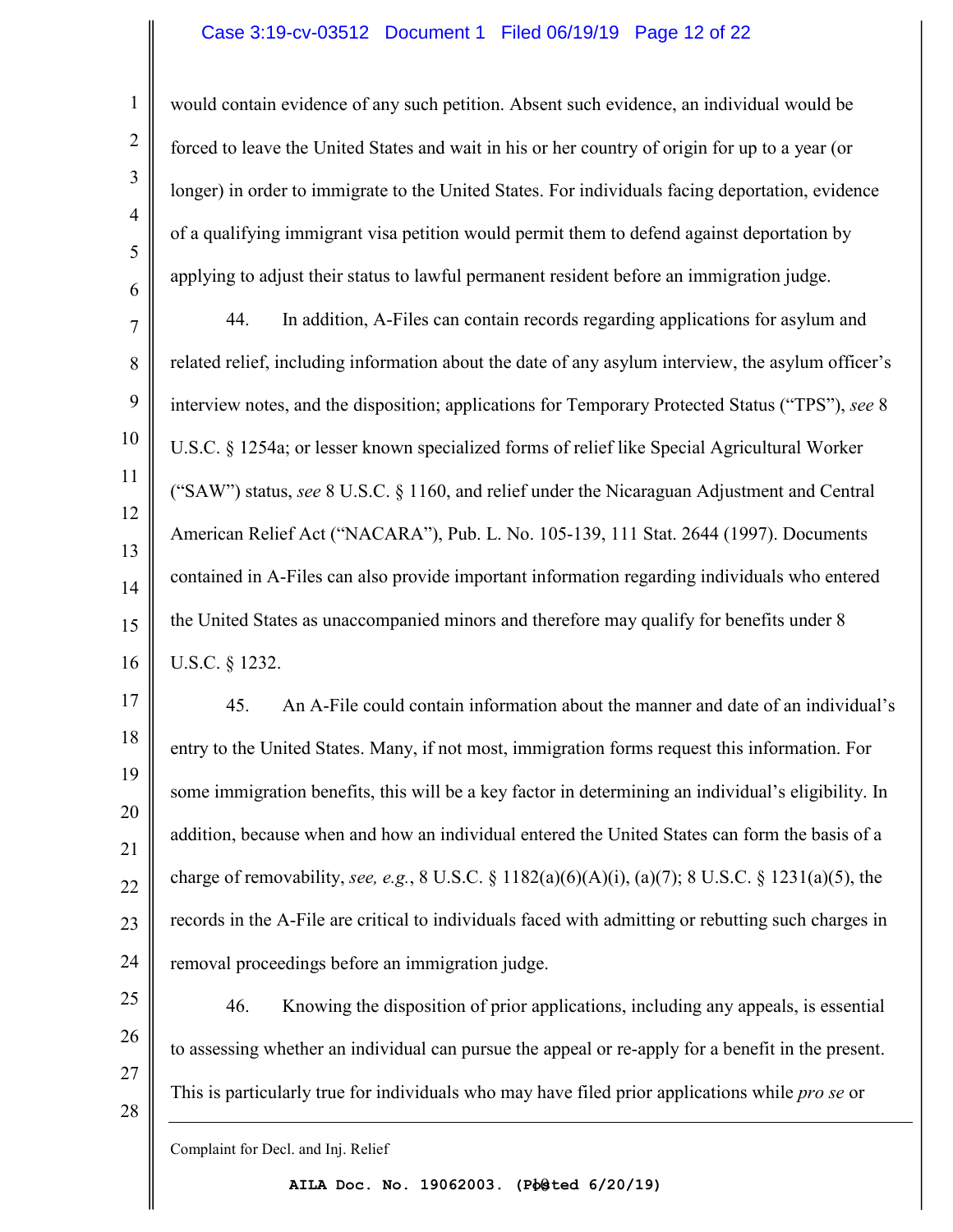### Case 3:19-cv-03512 Document 1 Filed 06/19/19 Page 13 of 22

while represented by different counsel. Moreover, the only manner to ascertain the unknown disposition of an application with USCIS, including any administrative appeal, is by means of an A-File FOIA request.

- 5 6 7 8 9 10 47. In addition, ICE documents contained in an A-File may include information critical to a removal case. For example, an immigration official, during an arrest, may have recorded information on a Form I-213 (Record of Deportable/Inadmissible Alien) or elsewhere that is incorrect and could be relied upon improperly as evidence of removability. Accessing those records in order to understand and contest their contents or admission into the record may be critical.
- 11 12 13 14 15 48. To assess their options and make decisions that often have life-long consequences for themselves and family members, individuals need to have a complete and accurate picture of their immigration history and access to records that render them eligible (or ineligible) for immigration status, benefits or relief from deportation.
- 16 17 18 49. Attorneys advising individuals seeking immigration status, benefits or relief must also have access to relevant immigration procedural histories in order to competently and timely advise their clients.
- 19 20 21 50. Individuals and, where applicable, their attorneys are thus harmed by USCIS's and ICE's failure to timely process A-File FOIA requests.
- 22

1

2

3

4

*Plaintiffs' FOIA Requests*

23 24 25 26 27 51. Plaintiff Zachary Nightingale is an immigration attorney in San Francisco, California who represents clients before component agencies of DHS and the Executive Office for Immigration Review ("EOIR"), which consists of the immigration courts and the Board of Immigration Appeals ("BIA"). He has been practicing immigration law for approximately 23 years.

28

Complaint for Decl. and Inj. Relief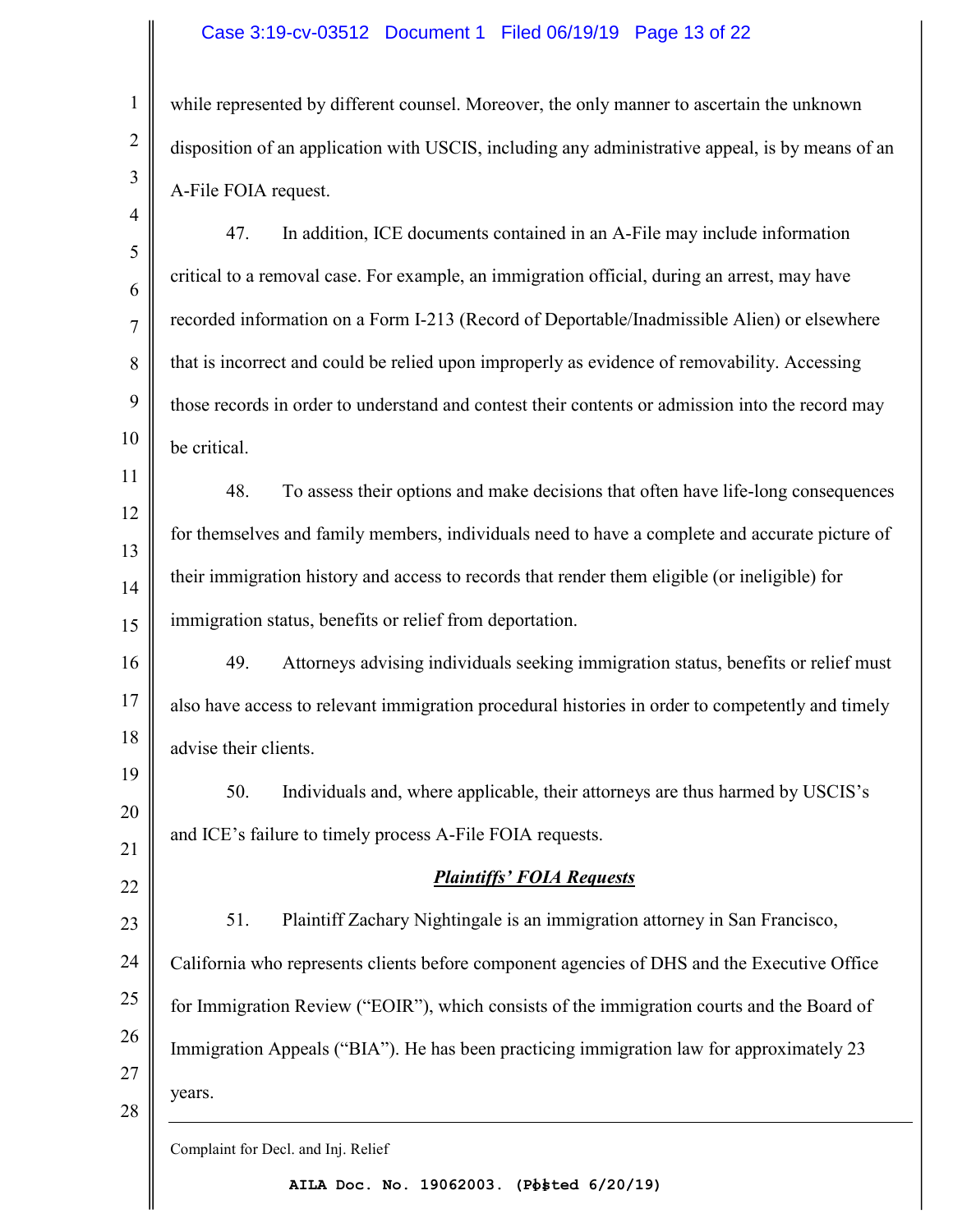#### Case 3:19-cv-03512 Document 1 Filed 06/19/19 Page 14 of 22

52. Plaintiff Nightingale regularly files A-File FOIA requests on behalf of and at the request of his clients, who seek information maintained by DHS agencies, including USCIS and ICE. Plaintiff Nightingale requires the information in the A-File in order to adequately advise and represent his clients, including in defending against removal from the United States and applying for affirmative immigration benefits, such as applications for lawful permanent resident status and/or naturalization. The requested information may affect his clients' eligibility for different forms of immigration benefits and relief; it is therefore essential that he obtain the information from the A-File before filing for any immigration benefits.

10 11 12 13 14 15 53. Plaintiff Nightingale currently has several A-File FOIA requests that have been pending with USCIS for more than 30 business days. Plaintiff Nightingale currently has several clients with A-File FOIA requests in which USCIS has produced some documents but has referred the remainder of the request to ICE. Those requests have been pending with ICE for more than 30 business days.

16 17 18 54. Plaintiff Courtney McDermed is an immigration attorney in Oakland, California who represents clients before component agencies of DHS and EOIR, which consists of the immigration courts and the BIA. She has been practicing immigration law for over 15 years.

19 20 21 22 23 24 25 26 27 28 55. Plaintiff McDermed regularly files A-File FOIA requests on behalf of and at the request of her clients, who seek information maintained by DHS agencies, including USCIS and ICE. Plaintiff McDermed requires the information in the A-Files to adequately advise and represent her clients, including in defending against deportation from the United States and applying for affirmative immigration benefits, such as lawful permanent resident status. The requested information may affect her clients' eligibility for different forms of immigration benefits and relief; it is therefore essential that she obtain the information from the A-Files before filing for any immigration benefits.

Complaint for Decl. and Inj. Relief

1

2

3

4

5

6

7

8

9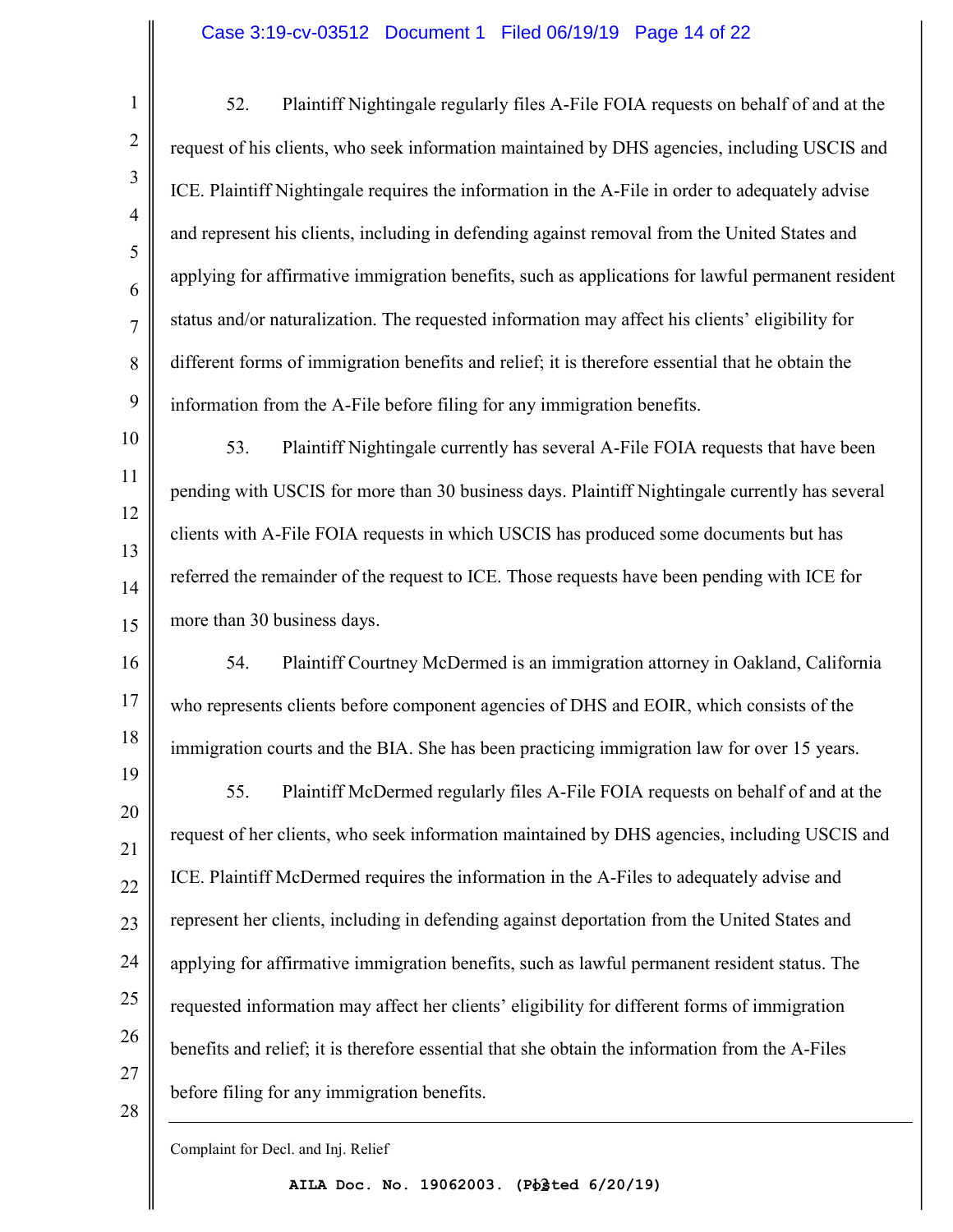## Case 3:19-cv-03512 Document 1 Filed 06/19/19 Page 15 of 22

1 2 3 4 5 6 7 8 9 10 11 12 13 14 15 56. Plaintiff McDermed currently has at least three A-File FOIA requests that have been pending with USCIS for more than 30 business days. She currently has at least five A-File FOIA requests in which USCIS has produced some documents but has referred the remainder of the request to ICE. Those requests have been pending with ICE for more than 30 business days. 57. Plaintiff Cheryl David is an immigration attorney in New York, New York who represents clients before component agencies of DHS and EOIR. She has been practicing immigration law for over 20 years. 58. Plaintiff David regularly files A-File FOIA requests on behalf of and at the request of her clients, who seek information maintained by DHS agencies, including USCIS and ICE. Plaintiff David requires the information in the A-Files to adequately advise and represent her clients, including in defending against deportation from the United States and applying for affirmative immigration benefits, such as lawful permanent resident status. The requested information may affect her clients' eligibility for different forms of immigration benefits and

16 17 relief; it is therefore essential that she obtain the information from the A-Files before filing for any immigration benefits.

18 19 20 21 22 23 59. Plaintiff David currently has at least seven A-File FOIA requests that have been pending with USCIS for more than 30 business days. Plaintiff David currently has at least two A-File FOIA requests in which USCIS has produced some documents but has referred the remainder of the request to ICE. Those requests have been pending with ICE for more than 30 business days.

24 25 26 27 28 60. Plaintiff Pao Lopa filed a FOIA request for his A-file with USCIS. USCIS received the request on November 14, 2018 and issued a receipt number for his FOIA request, NRC2018168972, on November 14, 2018. He seeks information about his immigration history, including the naturalization application that he previously filed *pro se* that USCIS subsequently

Complaint for Decl. and Inj. Relief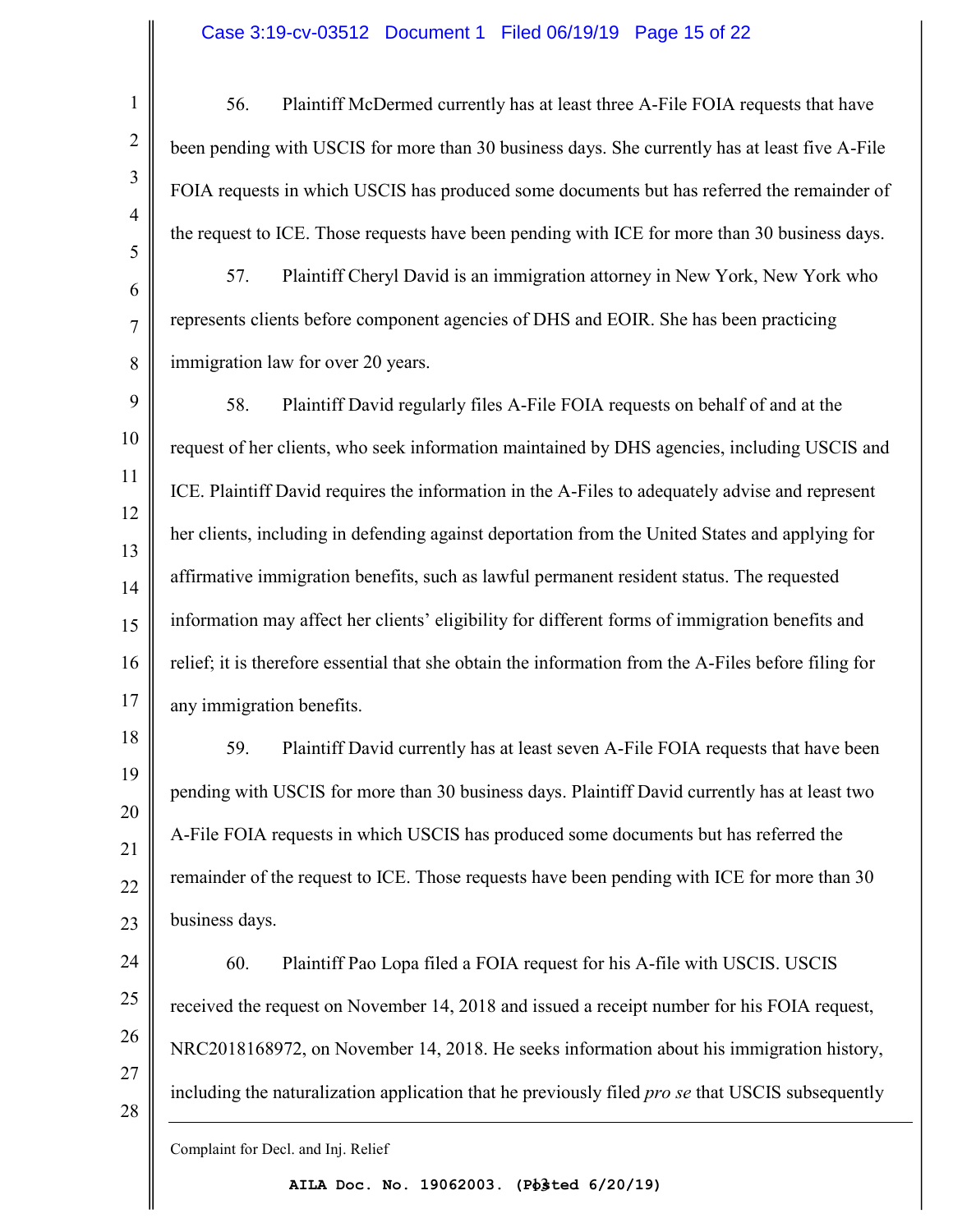# Case 3:19-cv-03512 Document 1 Filed 06/19/19 Page 16 of 22

| $\mathbf{1}$   | denied. Although Plaintiff Lopa's A-File FOIA request has been pending with USCIS for more                                                                            |
|----------------|-----------------------------------------------------------------------------------------------------------------------------------------------------------------------|
| $\overline{2}$ | than seven months, he has not received the requested information.                                                                                                     |
| 3              | Plaintiff Maribel Carandang filed a FOIA request for her A-File with USCIS.<br>61.                                                                                    |
| $\overline{4}$ | Plaintiff Caradang was previously in removal proceedings, and an immigration judge granted her                                                                        |
| 5<br>6         | relief from deportation. She now seeks to naturalize, and her current attorneys require her A-File                                                                    |
| $\overline{7}$ | to adequately prepare for her naturalization interview.                                                                                                               |
| 8              | 62.<br>USCIS received the request on May 14, 2018 and issued a receipt number for her                                                                                 |
| 9              | FOIA request, NRC2018070921. On October 9, 2018, USCIS notified Plaintiff Carandang that                                                                              |
| 10             | the agency completed its review of her request, identified 244 pages that were responsive,                                                                            |
| 11             | released 221 pages in their entirety and 14 pages in part, and withheld 1 page in full. In addition,                                                                  |
| 12             | USCIS informed Plaintiff Carandang that it located 8 pages of potentially responsive documents                                                                        |
| 13             | that may have originated from ICE and that it sent those documents and a copy of her FOIA                                                                             |
| 14<br>15       | request to the ICE FOIA Office for consideration and a direct response. To date, although                                                                             |
| 16             | Plaintiff Carandang's A-File FOIA request has been pending for over a year, ICE has not made a                                                                        |
| 17             | determination.                                                                                                                                                        |
| 18             | <b>CLASS ACTION ALLEGATIONS</b>                                                                                                                                       |
| 19             | Pursuant to Federal Rules of Civil Procedure 23(a) and (b), Plaintiffs bring this<br>63.                                                                              |
| 20             | action on behalf of themselves and all other similarly situated individuals. Plaintiffs seek                                                                          |
| 21             | injunctive and corresponding declaratory relief that applies generally to the proposed classes, as                                                                    |
| 22             | described below.                                                                                                                                                      |
| 23<br>24       | The proposed classes consist of:<br>64.                                                                                                                               |
| 25             |                                                                                                                                                                       |
| 26             | <b>USCIS Class:</b> All individuals who filed, or will file, A-File FOIA requests with<br>USCIS which have been pending, or will be pending, with USCIS for more than |
| 27             | 30 business days without a determination.                                                                                                                             |
| 28             |                                                                                                                                                                       |
|                | Complaint for Decl. and Inj. Relief                                                                                                                                   |

14 **AILA Doc. No. 19062003. (Posted 6/20/19)**

II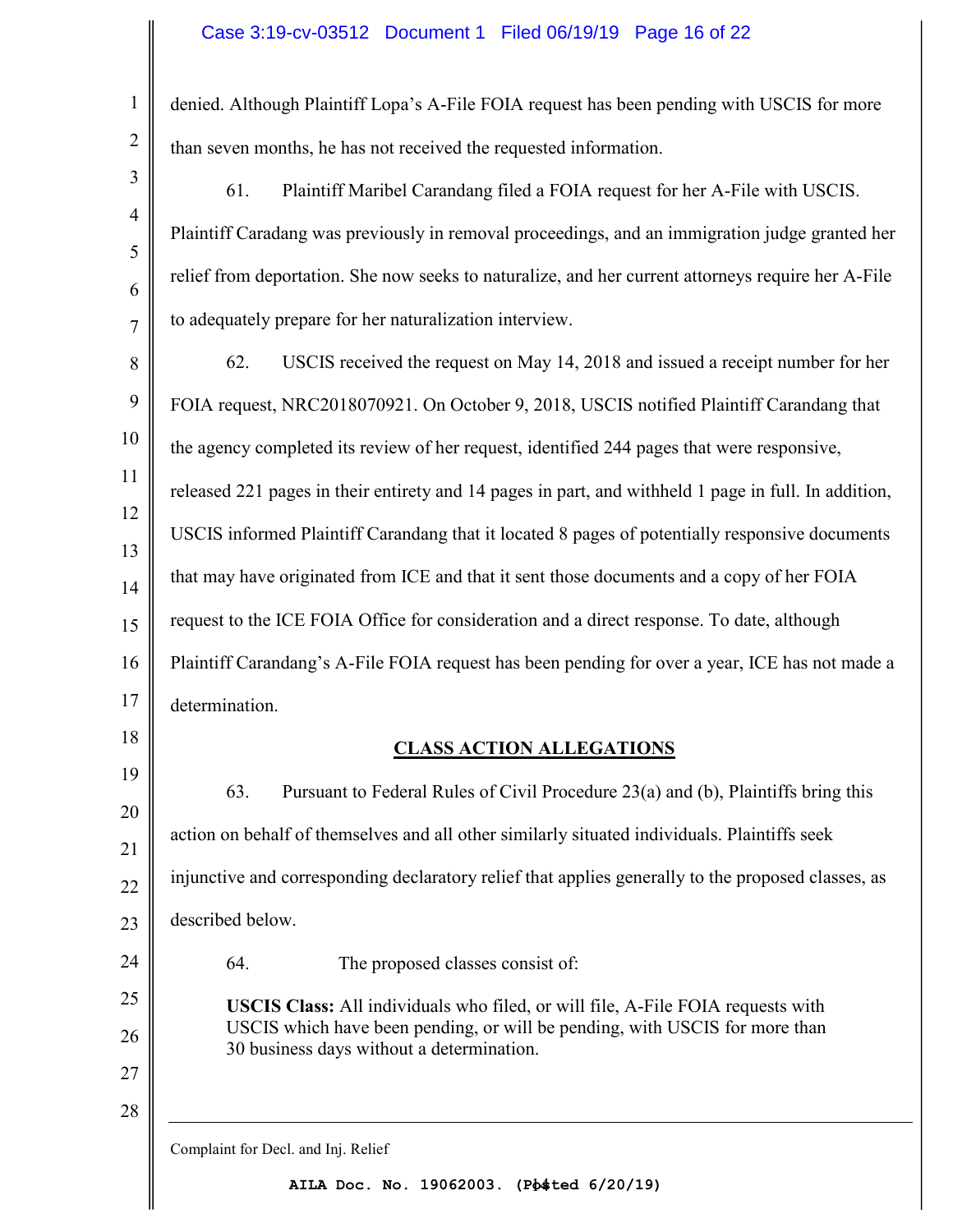<span id="page-16-0"></span>

|                        | Case 3:19-cv-03512 Document 1 Filed 06/19/19 Page 17 of 22                                                                                                                                                                                                                                                   |
|------------------------|--------------------------------------------------------------------------------------------------------------------------------------------------------------------------------------------------------------------------------------------------------------------------------------------------------------|
| $\mathbf{1}$<br>2<br>3 | ICE Referral Class: All individuals who filed, or will file, A-File FOIA requests<br>with USCIS that USCIS has referred, or will refer, to ICE and which have been<br>pending, or will be pending, for more than 30 business days from the date of the<br>initial filing with USCIS without a determination. |
| $\overline{4}$         | 65.<br>The proposed classes are so numerous that joinder of all members is                                                                                                                                                                                                                                   |
| 5                      | impracticable. The number of individuals who filed A-File FOIA requests with USCIS and the                                                                                                                                                                                                                   |
| 6                      | number of individuals who have A-File FOIA requests referred from USCIS to ICE is not known                                                                                                                                                                                                                  |
| 7                      | with precision by Plaintiffs but is easily ascertainable by Defendants. The FY 2018 DHS FOIA                                                                                                                                                                                                                 |
| 8                      | Report indicates that there were 41,329 pending requests in the USCIS backlog and at least                                                                                                                                                                                                                   |
| 9<br>10                | 17,043 referrals unaccounted for by ICE in the most recent fiscal year for which DHS FOIA                                                                                                                                                                                                                    |
| 11                     | annual reports are available. This is in addition to the ICE backlog total of 1,332 pending                                                                                                                                                                                                                  |
| 12                     | requests. <sup>12</sup>                                                                                                                                                                                                                                                                                      |
| 13                     | 66.<br>Plaintiffs estimate that the number of A-File FOIA requests pending for more than                                                                                                                                                                                                                     |
| 14                     | 20 business days with USCIS is in the thousands. Similarly, Plaintiffs estimate that the number                                                                                                                                                                                                              |
| 15                     | of A-File referrals pending with ICE for more than 20 business days likewise numbers in the                                                                                                                                                                                                                  |
| 16<br>17               | thousands.                                                                                                                                                                                                                                                                                                   |
| 18                     | The proposed classes meet the commonality requirement of Rule $23(a)(2)$<br>67.                                                                                                                                                                                                                              |
| 19                     | because, inter alia:                                                                                                                                                                                                                                                                                         |
| 20<br>21               | All Plaintiffs and putative class members have or will have A-File FOIA<br>requests that are pending for more than 30 business days without a<br>determination by Defendant USCIS or Defendant ICE;                                                                                                          |
| 22<br>23               | Defendant USCIS and Defendant ICE routinely fail to make determinations<br>on A-File FOIA requests within the required statutory timeframe;                                                                                                                                                                  |
| 24<br>25               | The A-File FOIA requests of all Plaintiffs and putative class members are or<br>will be among those counted in Defendants' backlogs;                                                                                                                                                                         |
| 26<br>27               | Defendants' backlogs represent a pattern or practice of failing to comply with<br>the FOIA deadlines for making determinations;                                                                                                                                                                              |
| 28                     | 12<br>FY 2018 DHS FOIA Report, at 19.                                                                                                                                                                                                                                                                        |
|                        | Complaint for Decl. and Inj. Relief                                                                                                                                                                                                                                                                          |
|                        | AILA Doc. No. 19062003. (Posted 6/20/19)                                                                                                                                                                                                                                                                     |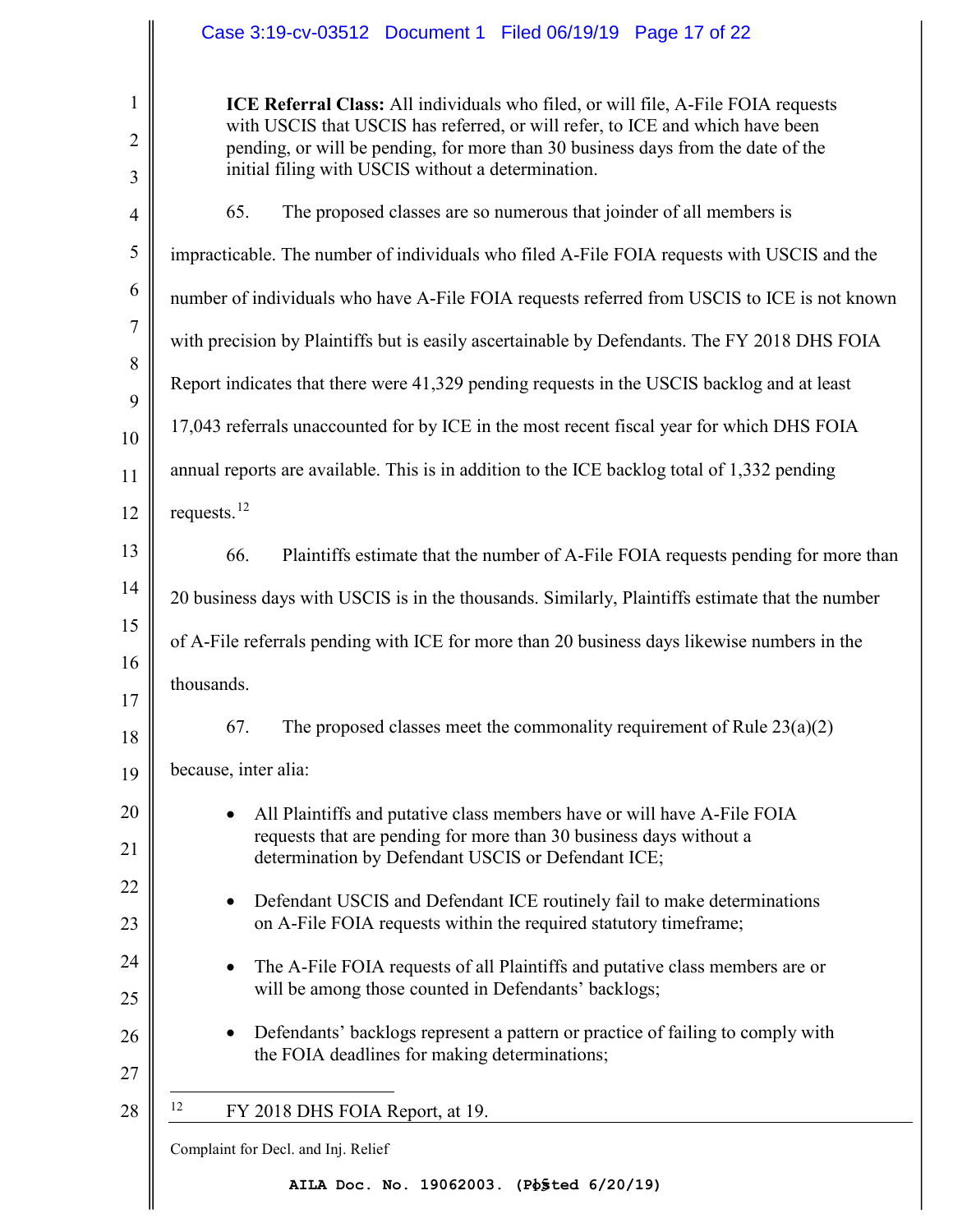| Case 3:19-cv-03512 Document 1 Filed 06/19/19 Page 18 of 22                                                                                                                                                                                                                                                          |
|---------------------------------------------------------------------------------------------------------------------------------------------------------------------------------------------------------------------------------------------------------------------------------------------------------------------|
|                                                                                                                                                                                                                                                                                                                     |
| Defendants have failed to sufficiently address the backlogs, including by<br>$\bullet$<br>failing to allocate adequate budgetary resources to ensure that timely<br>determinations are made on all FOIA requests and by failing to allocate or<br>hire a sufficient number of employees to address the backlog; and |
| Defendants' position is that 5 U.S.C. § 552(a)(6)(A)(i) does not impose an<br>$\bullet$<br>affirmative obligation or require the agency to make a determination within<br>the 30-business day statutory timeframe.                                                                                                  |
| 68.<br>The claims of the Plaintiffs Nightingale, McDermed, David, and Lopa are typical                                                                                                                                                                                                                              |
| of the claims of the proposed USCIS Class as a whole. The claims of Plaintiffs Nightingale,                                                                                                                                                                                                                         |
| McDermed, David, and Carandang are typical of the claims of the proposed ICE Referral Class                                                                                                                                                                                                                         |
| as a whole.                                                                                                                                                                                                                                                                                                         |
| 69.<br>Plaintiffs know of no conflict between their interests and those of the proposed                                                                                                                                                                                                                             |
| class. The members of the proposed classes are ascertainable and identifiable through notice and                                                                                                                                                                                                                    |
| discovery. In defending their own rights, Plaintiffs will defend the rights of all class members                                                                                                                                                                                                                    |
| fairly and adequately.                                                                                                                                                                                                                                                                                              |
| 70.<br>Plaintiffs are represented in this case by counsel with substantial knowledge of                                                                                                                                                                                                                             |
| immigration and FOIA law, and extensive experience litigating class actions and complex cases.                                                                                                                                                                                                                      |
| Plaintiffs' attorneys have the requisite level of expertise to adequately prosecute this case on                                                                                                                                                                                                                    |
| their behalf and on behalf of the proposed classes.                                                                                                                                                                                                                                                                 |
|                                                                                                                                                                                                                                                                                                                     |
| 71.<br>Defendants have failed to act on grounds generally applicable to each member of                                                                                                                                                                                                                              |
| the proposed classes by failing to respond to A-File FOIA requests and referrals in a timely                                                                                                                                                                                                                        |
| fashion.                                                                                                                                                                                                                                                                                                            |
| A class action is superior to other methods available for the fair and efficient<br>72.                                                                                                                                                                                                                             |
| adjudication of this controversy because joinder of all members of the class is impracticable.                                                                                                                                                                                                                      |
|                                                                                                                                                                                                                                                                                                                     |
|                                                                                                                                                                                                                                                                                                                     |
| Complaint for Decl. and Inj. Relief                                                                                                                                                                                                                                                                                 |

16 **AILA Doc. No. 19062003. (Posted 6/20/19)**

 $\mathbb{I}$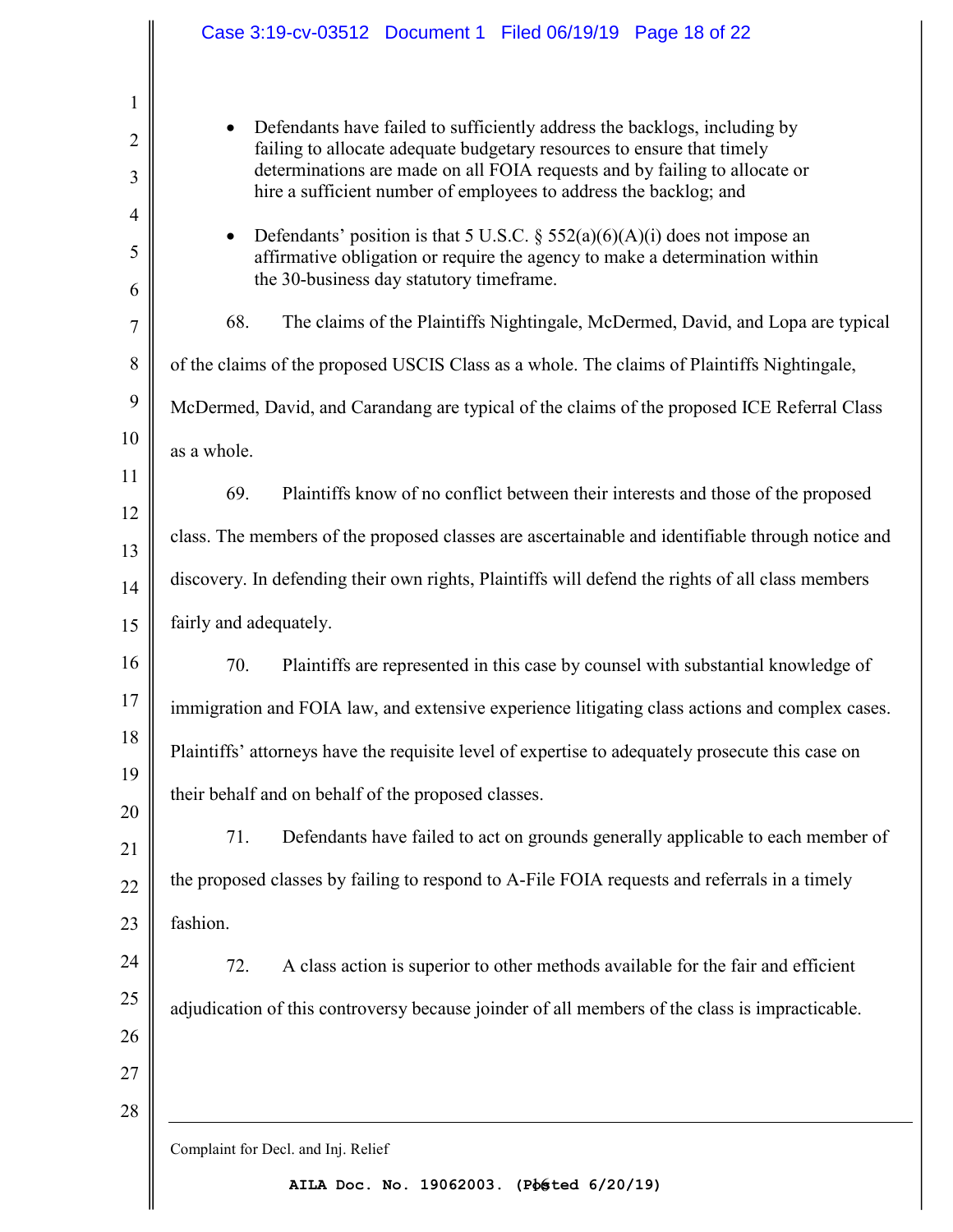| <b>CAUSES OF ACTION</b>                                                                                                                                          |
|------------------------------------------------------------------------------------------------------------------------------------------------------------------|
| <b>COUNT ONE</b>                                                                                                                                                 |
| (Violation of FOIA Against Defendants DHS and USCIS)<br>(on behalf of All Attorney Plaintiffs, Plaintiff Lopa, and the Proposed USCIS Class)                     |
| 73.<br>Plaintiffs incorporate the allegations in the paragraphs above as though fully set                                                                        |
| forth here.                                                                                                                                                      |
| Defendants DHS and its component USCIS are obligated under 5 U.S.C. §<br>74.                                                                                     |
| $552(a)(3)$ to conduct a reasonable search for records responsive to A-File FOIA requests and to                                                                 |
| make a determination concerning each request within the time period set forth in $5 \text{ U.S.C. }$                                                             |
| $552(a)(6)$ —20 business days, to be extended by no more than 10 business days in the event that                                                                 |
| the agency notifies the requester in writing of the existence of "unusual circumstances." 5 U.S.C.                                                               |
| § $522(a)(6)(B)(i)$ .                                                                                                                                            |
| Defendant DHS and its component Defendant USCIS have a nationwide pattern<br>75.                                                                                 |
| or practice of failing to make determinations regarding A-File FOIA requests within the statutory                                                                |
| time period. No legal basis exists for the Defendants' nationwide pattern or practice of failing to                                                              |
| meet the statutory deadline with respect to the A-File FOIA requests they receive.                                                                               |
| <b>COUNT TWO</b>                                                                                                                                                 |
| (Violation of FOIA Against Defendants DHS and ICE)<br>(on behalf of All Attorney Plaintiffs, Plaintiff Carandang, and the Proposed ICE<br><b>Referral Class)</b> |
| 76.<br>Plaintiffs incorporate the allegations in the paragraphs above as though fully set                                                                        |
| forth here.                                                                                                                                                      |
| 77.<br>Defendant DHS and its component Defendant ICE are obligated under 5 U.S.C. §                                                                              |
| 552(a)(3) to conduct a reasonable search for records responsive to A-File FOIA requests and to                                                                   |
| issue a determination concerning each request within the time period set forth in 5 U.S.C. §                                                                     |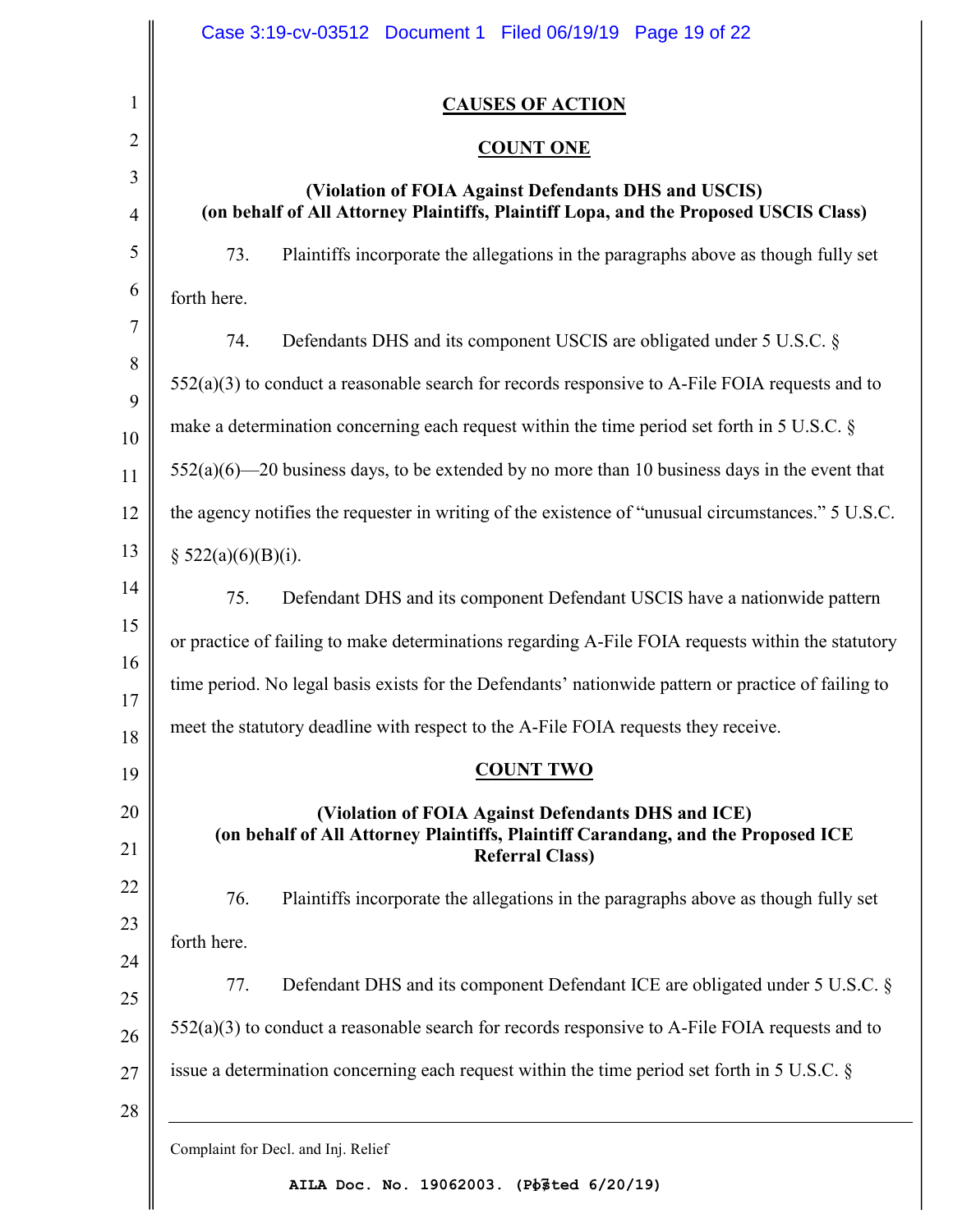# Case 3:19-cv-03512 Document 1 Filed 06/19/19 Page 20 of 22

| $552(a)(6)$ —20 business days, to be extended by no more than 10 business days in the event that         |
|----------------------------------------------------------------------------------------------------------|
| the agency notifies the requester in writing of the existence of "unusual circumstances." 5 U.S.C.       |
| $\S$ 522(a)(6)(B)(i).                                                                                    |
| Once Defendant USCIS refers an A-File FOIA request to ICE, ICE is responsible                            |
| for responding to the request or the portion of the request referred and must "handle <sup>[]"</sup> the |
| referral "according to the date that the FOIA request initially was received by [USCIS], not any         |
| later date." Responsibility for Responding to Requests, $6$ C.F.R. $\S$ 5.4(d)(3), (g) (2019).           |
| Defendant ICE regularly fails to timely adjudicate USCIS A-File FOIA referrals                           |
| in accordance with its obligation under law.                                                             |
| Defendant DHS and its component Defendant ICE have a nationwide pattern or                               |
| practice of failing to make determinations regarding A-File FOIA referrals within the 30-                |
| business day statutory time period. No legal basis exists for the Defendants' nationwide pattern         |
| or practice of failing to meet the statutory deadline with respect to the A-File FOIA referrals they     |
|                                                                                                          |
| <b>PRAYER FOR RELIEF</b>                                                                                 |
|                                                                                                          |
| WHEREFORE, Plaintiffs pray that this Court grant the following relief:                                   |
| Assume jurisdiction over this action;<br>(1)                                                             |
| (2)<br>Certify a class pursuant to Federal Rule of Civil Procedure 23 in                                 |
| accordance with this Complaint's allegations;                                                            |
| Declare that Defendant USCIS's failure to make determinations on<br>(3)                                  |
| Plaintiffs' and proposed USCIS Class members' A-File FOIA requests                                       |
| within the statutory time frame violates the FOIA;                                                       |
| Declare that Defendant ICE's failure to make determinations on Plaintiffs'<br>(4)                        |
|                                                                                                          |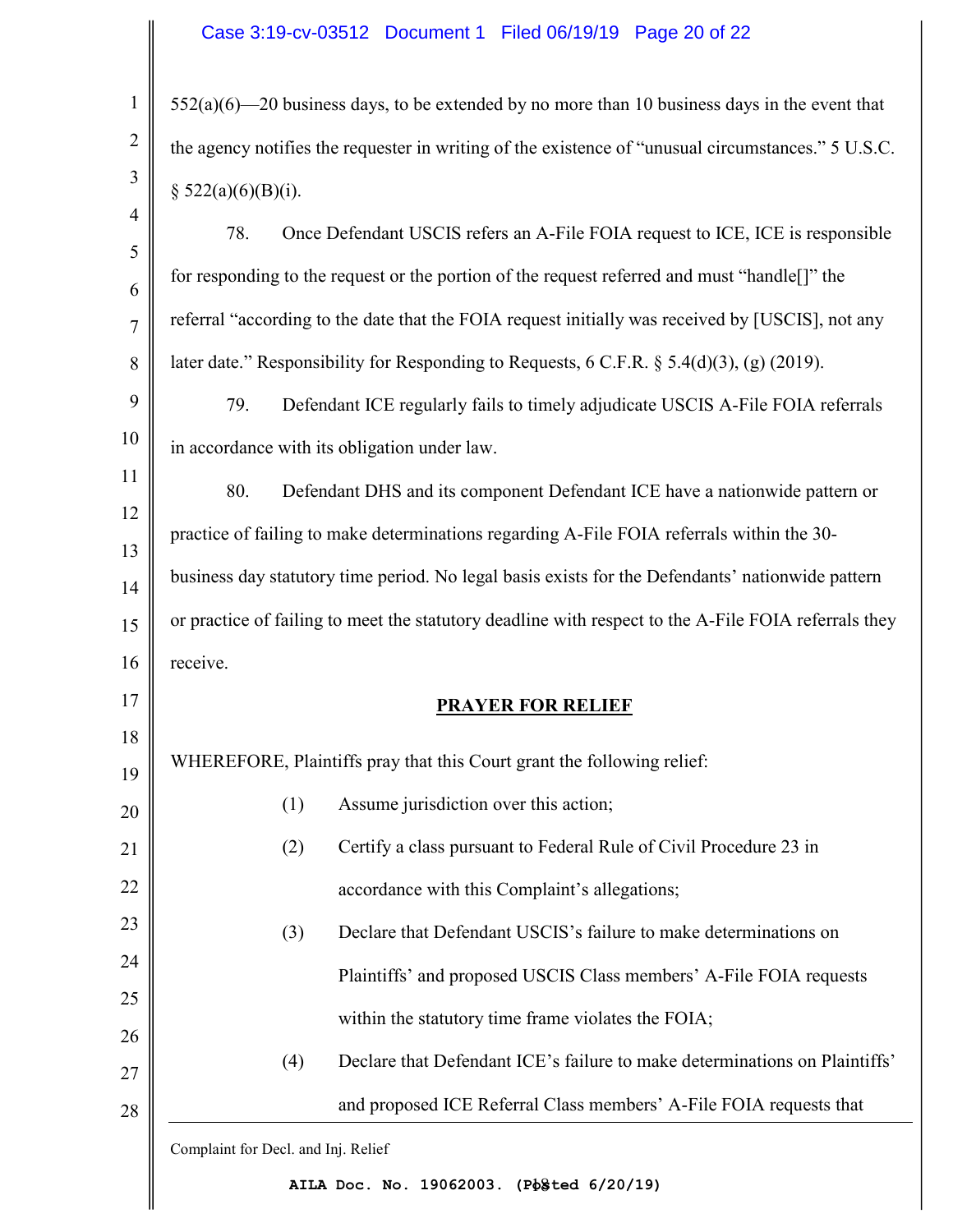| 1              |                                                               | have been referred by Defendant USCIS within the statutory time frame    |  |
|----------------|---------------------------------------------------------------|--------------------------------------------------------------------------|--|
| $\overline{2}$ | violates the FOIA;                                            |                                                                          |  |
| 3              | (5)                                                           | Issue a nationwide injunction requiring Defendants to make               |  |
| $\overline{4}$ |                                                               | determinations on A-File FOIA requests and referrals that have been      |  |
| 5              |                                                               | pending for more than 30 business days with USCIS and/or ICE, within 60  |  |
| 6              |                                                               |                                                                          |  |
| 7              |                                                               | business days of the Court's order or as the Court deems appropriate;    |  |
| 8              | (6)                                                           | Order USCIS and ICE to make determinations on A-File FOIA requests       |  |
| 9              |                                                               | and referrals of members of the proposed classes as mandated by 5 U.S.C. |  |
| 10             | § $552(a)(6)(A)(i);$                                          |                                                                          |  |
| 11             | (7)                                                           | Award costs and reasonable attorney fees incurred under 5 U.S.C. §       |  |
| 12             |                                                               |                                                                          |  |
| 13             | $552(a)(4)(E)$ ; and                                          |                                                                          |  |
| 14             | (8)                                                           | Grant such further relief as the Court deems just and proper.            |  |
| 15             | Dated: June 19, 2019                                          |                                                                          |  |
| 16             | Respectfully submitted,                                       |                                                                          |  |
| 17             |                                                               |                                                                          |  |
| 18             | By: s/ Trina Realmuto<br>Trina Realmuto (CA SBN 201088)       | Mary Kenney (DC 1044695)*                                                |  |
| 19             | American Immigration Council<br>1318 Beacon Street, Suite 18  | Claudia Valenzuela (IL 6279472)*<br>Emily Creighton (DC 1009922)*        |  |
| 20             | Brookline, MA 02446                                           | American Immigration Council                                             |  |
| 21             | Telephone: (857) 305-3600<br>Facsimile: (202) 742-5619        | 1331 G Street NW, Suite 200<br>Washington, DC 20005                      |  |
| 22             | Email: trealmuto@immcouncil.org                               | Telephone: (202) 507-7512<br>Facsimile: (202) 742-5619                   |  |
| 23             | Stacy Tolchin (CA SBN 217431)                                 | Email:                                                                   |  |
| 24             | Law Offices of Stacy Tolchin<br>634 S. Spring St., Suite 500A | mkenney@immcount1.org<br>cvalenzuela@immcouncil.org                      |  |
| 25             | Los Angeles, CA 90014                                         | ecreighton@immcouncil.org                                                |  |
|                | Telephone: (213) 622-7450<br>Facsimile: (213) 622-7233        |                                                                          |  |
| 26             | Email:<br>Stacy@Tolchinimmigration.com                        |                                                                          |  |
| 27             |                                                               |                                                                          |  |

28

Complaint for Decl. and Inj. Relief